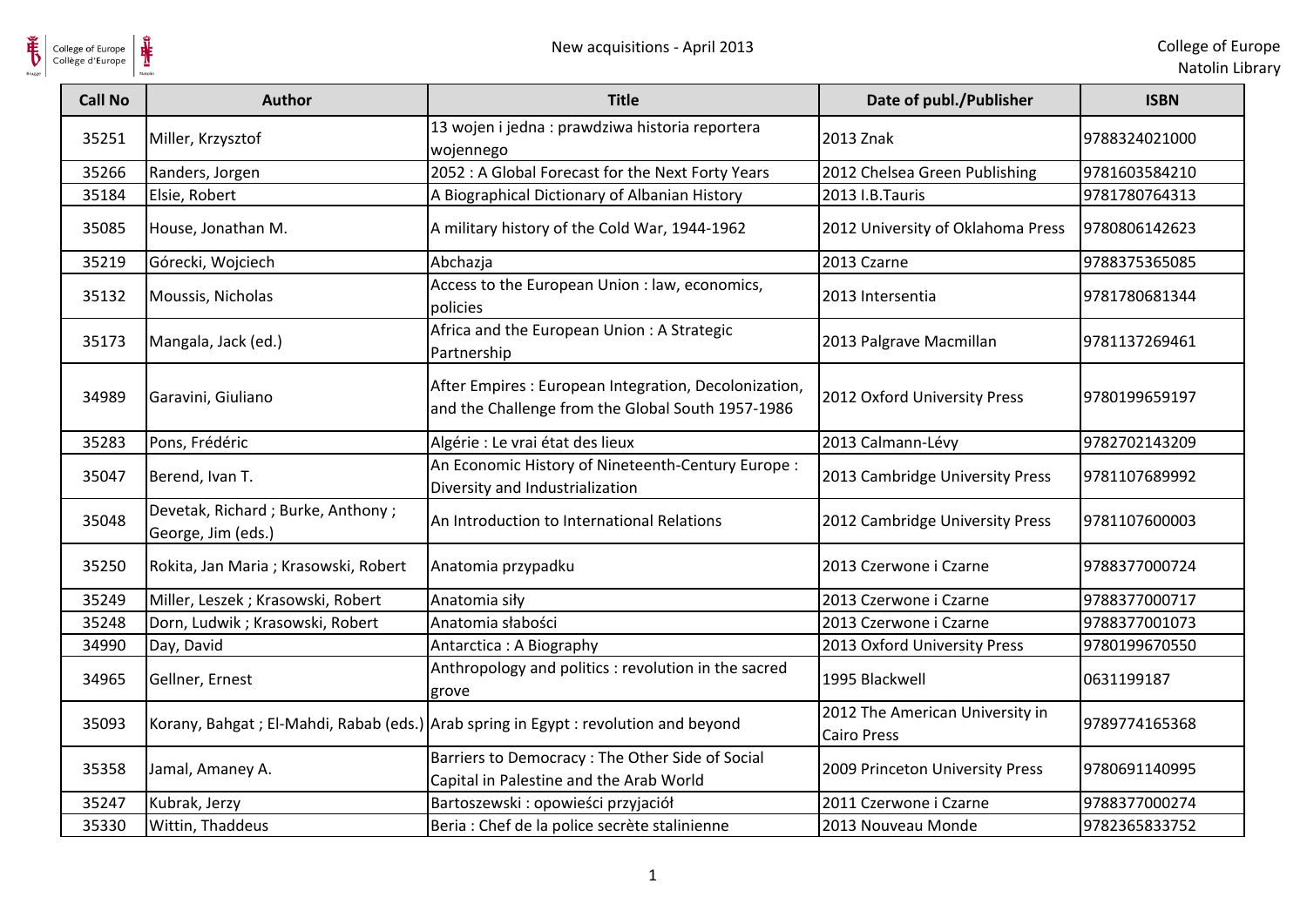

 $\frac{1}{\sqrt{2}}$ 

| <b>Call No</b> | <b>Author</b>                                                          | <b>Title</b>                                                                                                                         | Date of publ./Publisher                                          | <b>ISBN</b>    |
|----------------|------------------------------------------------------------------------|--------------------------------------------------------------------------------------------------------------------------------------|------------------------------------------------------------------|----------------|
| 35374          | Bryc, Agnieszka; Legucka, Agnieszka;<br>Włodkowska-Bagan, Agata (red.) | Bezpieczeństwo obszaru poradzieckiego: księga<br>poświęcona pamięci profesora Kazimierza Malaka                                      | 2011 Difin                                                       | 9788376415178  |
| 35388          | Janiak, Małgorzata; Krakowska,<br>Monika ; Próchnicka, Maria           | Biblioteki cyfrowe : praca zbiorowa (red.)                                                                                           | 2012 Wydawnictwo Stowarzyszenia<br><b>Bibliotekarzy Polskich</b> | 9788361464709  |
| 35189          | Norris, Stephen M.                                                     | Blockbuster history in the new Russia: Movies,<br>memory, and patriotism                                                             | 2012 Indiana University Press                                    | 9780253006790  |
| 35349          | Bozkurt, Giray Saynur (ed.)                                            | Blue Black Sea: New dimensions of history, security,<br>strategy, energy and economy                                                 | 2013 Cambridge Scholars Publishing 9781443842440                 |                |
| 35258          | Haasis, Hellmut G.                                                     | Bombing Hitler: The story of the man who almost<br>assassinated the Fuhrer                                                           | 2011 Skyhorse Publishing                                         | 9781616087418  |
| 35177          | Nafpliotis, Alexandros                                                 | Britain and the Greek Colonels: Accommodating the<br>Junta in the Cold War                                                           | 2013 I.B.Tauris                                                  | 9781848859524  |
| 35469          | Carmona, Matthew; Wunderlich, Filipa                                   | Capital spaces: the multiple complex public spaces of a<br>global city                                                               | 2012 Routledge                                                   | 9780415527095  |
| 35259          | Dowling, Andrew                                                        | Catalonia since the Spanish Civil War : reconstructing<br>the nation                                                                 | 2013 Sussex Academic Press                                       | 9781845195304  |
| 35255          | Woods, Michelle                                                        | Censoring translation: Censorship, theatre and the<br>politics of translation                                                        | 2012 Continuum                                                   | 9781441100573  |
| 35094          | Kavalski, Emilian                                                      | Central Asia and the Rise of Normative Powers:<br>Contextualizing the Security Governance of the<br>European Union, China, and India | 2012 Bloomsbury                                                  | 19781441189738 |
| 35100          | Taras, Raymond (ed.)                                                   | Challenging Multiculturalism: European Models of<br>Diversity                                                                        | 2013 Edinburgh University Press                                  | 9780748664580  |
| 35060          | Héritier, Adrienne  [et al.]                                           | Changing Rules of Delegation : A Contest for Power in<br>Comitology                                                                  | 2013 Oxford University Press                                     | 9780199653621  |
| 35149          | Dong, Lisheng ; Wang, Zhengxu ;<br>Dekker, Henk (ed.)                  | China and the European Union                                                                                                         | 2013 Routledge                                                   | 9780415630795  |
| 35246          | Buchanan, Patrick J.                                                   | Churchill, Hitler i niepotrzebna wojna : jak Wielka<br>Brytania straciła swoje imperium, a Zachód stracił<br>świat                   | 2013 Wydawnictwo Czerwone i<br>Czarne                            | 9788377001066  |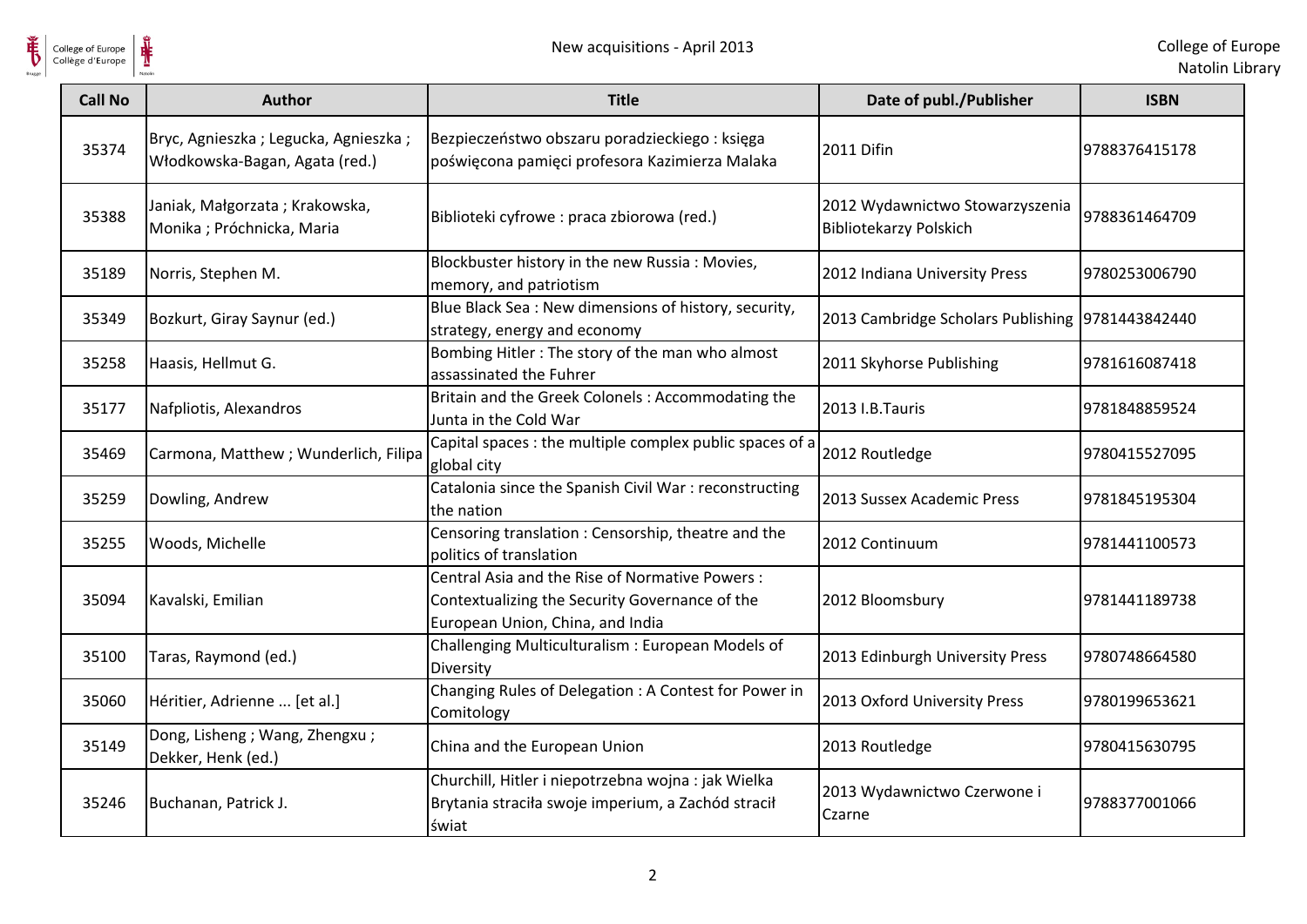

 $\frac{1}{\sqrt{2}}$ College of Europe

| <b>Call No</b> | <b>Author</b>                                              | <b>Title</b>                                                                                                        | Date of publ./Publisher                                                     | <b>ISBN</b>   |
|----------------|------------------------------------------------------------|---------------------------------------------------------------------------------------------------------------------|-----------------------------------------------------------------------------|---------------|
| 35107          | Duchesne, Sophie et al.                                    | Citizens' Reactions to European Integration Compared<br><b>Overlooking Europe</b>                                   | 2013 Palgrave Macmillan                                                     | 9780230354340 |
| 35108          | Ramet, Sabrina P.; Listhaug, Ola;<br>Simkus, Albert (eds.) | Civic and Uncivic Values in Macedonia: Value<br>Transformation, Education and Media                                 | 2013 Palgrave Macmillan                                                     | 9781137033338 |
| 35095          | Aarts, Paul ; Cavatorta, Francesco (ed.)                   | Civil society in Syria and Iran : activism in authoritarian<br>contexts                                             | 2013 Lynne Rienner Publishers                                               | 9781588268570 |
| 35157          | Finkel, Evgeny ; Brudny, Yitzhak M.<br>(ed.)               | <b>Coloured Revolutions And Authoritarian Reactions</b>                                                             | 2013 Routledge                                                              | 9780415639576 |
| 35071          | Ahonen, Sirkka                                             | Coming to Terms with a Dark Past: How Post-Conflict<br>Societies Deal with History                                  | 2012 Peter Lang                                                             | 9783631639023 |
| 35148          | Leander, Anna (ed.)                                        | Commercialising security in Europe : political<br>consequences for peace operations                                 | 2013 Routledge                                                              | 9780415509893 |
| 35359          | Harris, Steven E. (Steven Emmett)                          | Communism on Tomorrow Street: Mass Housing and<br>Everyday Life after Stalin                                        | 2013 Woodrow Wilson Center Press<br>; The Johns Hopkins University Press    | 9781421405667 |
| 35063          | Bogdan, Michael                                            | Concise introduction to EU private international law                                                                | 2012 Europa Law Publishing                                                  | 9789089521088 |
| 35034          | Ingrao, Charles W.; Emmert, Thomas<br>Allan (ed.)          | Confronting the Yugoslav controversies : a scholars'<br>initiative                                                  | 2013 United States Institute of<br>Peace Press ; Purdue University<br>Press | 9781557536174 |
| 35295          | Tóth, Gábor Attila (ed.)                                   | Constitution for a disunited nation : on Hungary's 2011<br>fundamental law                                          | 2012 Central European University<br>Press                                   | 9786155225185 |
| 35176          | Martin, Roderick                                           | <b>Constructing Capitalisms: Transforming Business</b><br>Systems in Central and Eastern Europe                     | 2013 Oxford University Press                                                | 9780199657667 |
| 35268          | Schweitzer, Glenn E.                                       | Containing Russia's nuclear firebirds : Harmony and<br>change at the International Science and Technology<br>Center | 2013 University of Georgia Press                                            | 9780820344348 |
| 35311          | Weller, Marc                                               | Contested statehood: Kosovo's struggle for<br>independence                                                          | 2009 Oxford University Press                                                | 9780199566167 |
| 34940          | Underwood, Lori J.                                         | Cosmopolitanism and the Arab spring : foundations for<br>the decline of terrorism                                   | 2013 Peter Lang                                                             | 9781433117923 |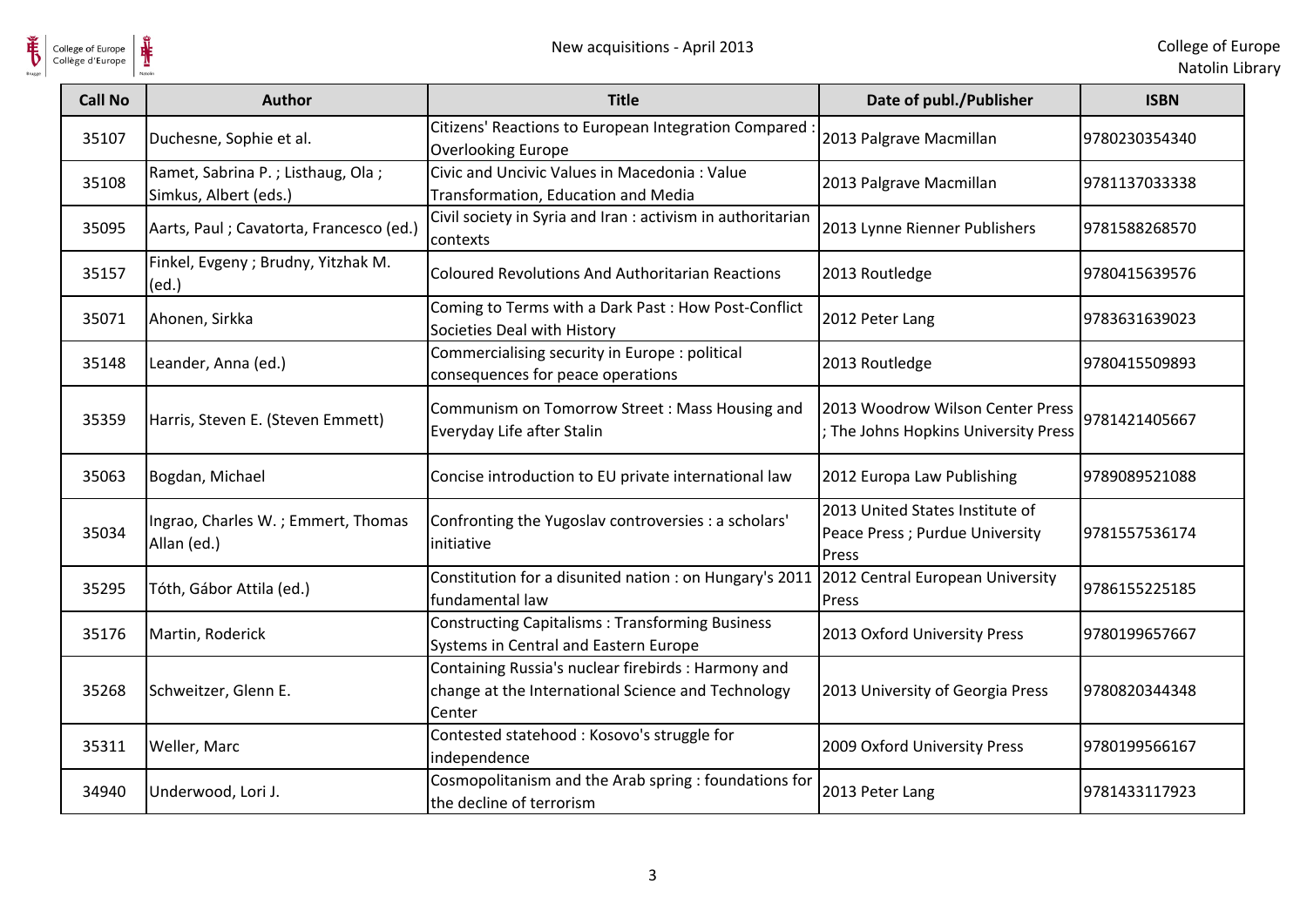

| College of Europe<br>Collège d'Europe |                                                                    | New acquisitions - April 2013                                                                                                                                   |                                          | College of Eu<br>Natolin Lib |
|---------------------------------------|--------------------------------------------------------------------|-----------------------------------------------------------------------------------------------------------------------------------------------------------------|------------------------------------------|------------------------------|
| <b>Call No</b>                        | Author                                                             | <b>Title</b>                                                                                                                                                    | Date of publ./Publisher                  | <b>ISBN</b>                  |
| 35043                                 | Salinas de Frías, Ana Maria ; Samuel,<br>Katja; White, Nigel (ed.) | Counter-terrorism : international law and practice                                                                                                              | 2012 Oxford University Press             | 9780199608928                |
| 35044                                 | Hillebrand, Claudia                                                | Counter-terrorism networks in the European Union:<br>Maintaining democratic legitimacy after 9/11                                                               | 2012 Oxford University Press             | 9780199655052                |
| 35185                                 | Yoder, Jennifer A.                                                 | Crafting democracy : regional politics in post-<br>communist Europe                                                                                             | 2013 Rowman & Littlefield<br>Publishers  | 9781442215986                |
| 35072                                 | Gijsenbergh, Joris et al. (ed.)                                    | Creative crises of democracy                                                                                                                                    | 2012 P.I.E. Peter Lang                   | 9789052017976                |
| 35110                                 | Eznack, Lucile                                                     | Crises in the Atlantic alliance: affect and relations<br>among NATO members                                                                                     | 2012 Palgrave Macmillan                  | 9781137289315                |
| 35111                                 | Pries, Ludger ; Sezgin, Zeynep (eds.)                              | Cross Border Migrant Organizations in Comparative<br>Perspective                                                                                                | 2012 Palgrave Macmillan                  | 9780230347915                |
| 35269                                 | Shaaban, Bouthaina                                                 | Damascus diary: An inside account of Hafez Al-Assad's<br>peace diplomacy, 1990-2000                                                                             | 2013 Lynne Rienner Publishers            | 9781588268631                |
| 35254                                 | Beck, Ulrich                                                       | Das deutsche Europa : neue Machtlandschaften im<br>Zeichen der Krise                                                                                            | 2012 Suhrkamp                            | 9783518062869                |
| 35253                                 | Holmes-Eber, Paula                                                 | Daughters of Tunis: Women, family, and networks in a<br>Muslim city                                                                                             | 2003 Westview Press                      | 9780813339443                |
| 35237                                 | Kamińska, Kamila                                                   | Debata nad stanem wojennym w Polsce : publicystyka<br>'Gazety Wyborczej", "Naszego Dziennika",<br>'Rzeczpospolitej", "Trybuny" oraz "Życia" z lat 1989-<br>2008 | 2013 Oficyna Wydawnicza Aspra-JR         | 9788375453584                |
| 35190                                 | Canan-Sokullu, Ebru (ed.)                                          | Debating Security in Turkey: Challenges and Changes<br>in the Twenty-First Century                                                                              | 2013 Lexington Books                     | 9780739148716                |
| 34978                                 | De Leonardis, Ota ; Negrelli, Serafino ;<br>Salais, Robert (eds.)  | Democracy and capabilities for voice : welfare, work<br>and public deliberation in Europe                                                                       | 2012 P.I.E. Peter Lang                   | 9789052018676                |
| 35121                                 | Schulz, Martin                                                     | Der Gefesselte Riese : Europas letzte Chance                                                                                                                    | 2013 Rowohlt Berlin                      | 9783871344930                |
| 35331                                 | Dembowski, Peter F.                                                | Des chrétiens dans le ghetto de Varsovie : Epitaphe<br>pour des morts oubliés                                                                                   | 2011 Parole et Silence                   | 9782845739161                |
| 35338                                 | Massignon, Bérengère                                               | Des dieux et des fonctionnaires : Religions et laïcités<br>face au défi de la construction européenne                                                           | 2007 Presses universitaires de<br>Rennes | 9782753504882                |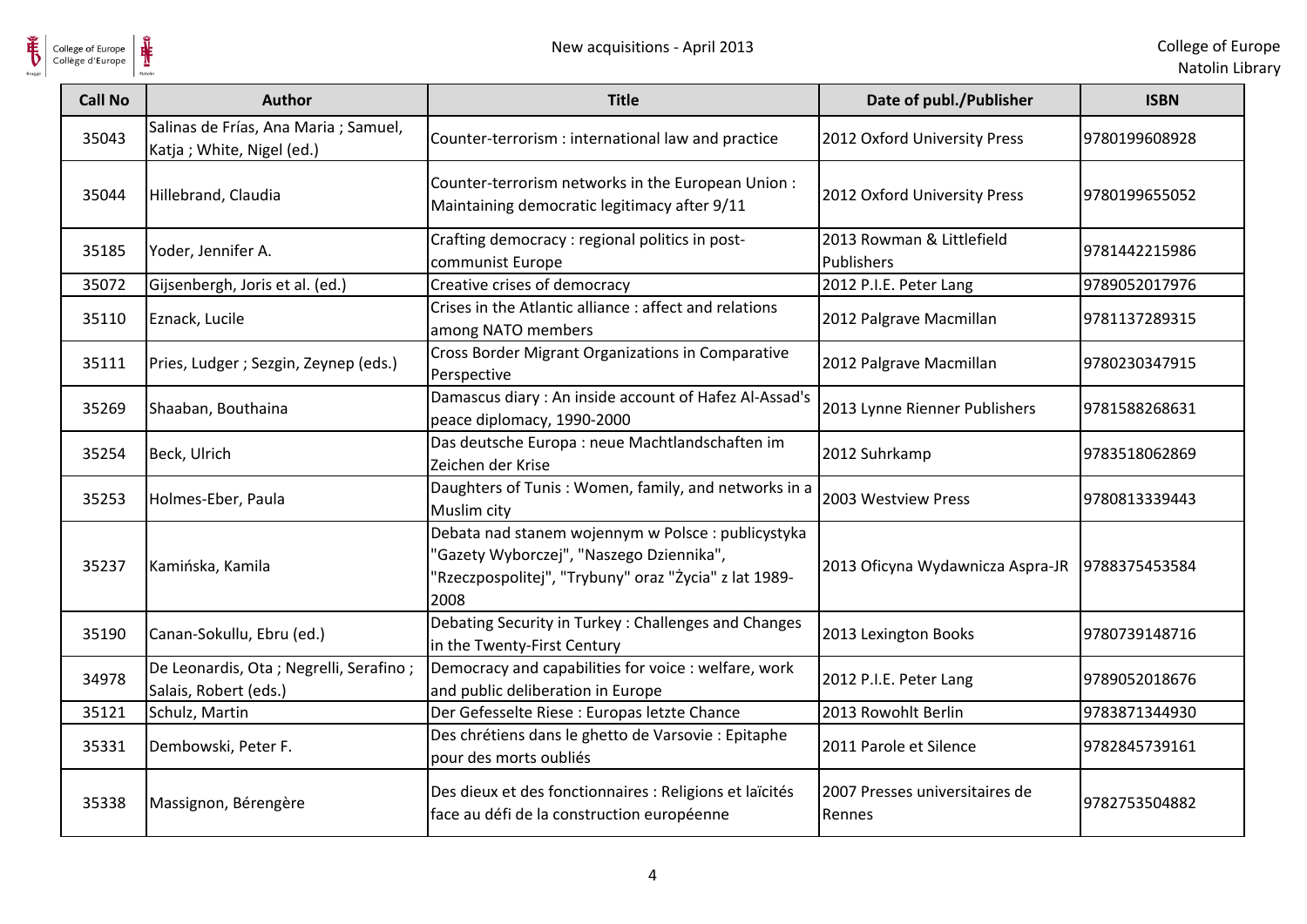

**HE** 

| <b>Call No</b> | <b>Author</b>                                                     | <b>Title</b>                                                                                    | Date of publ./Publisher                                              | <b>ISBN</b>   |
|----------------|-------------------------------------------------------------------|-------------------------------------------------------------------------------------------------|----------------------------------------------------------------------|---------------|
| 35334          | Guinaudeau, Isabelle; Kufer, Astrid;<br>Premat, Christophe (dir.) | Dictionnaire des relations franco-allemandes                                                    | 2009 Presses Universitaires de<br>Bordeaux                           | 9782867815508 |
| 35296          | Gaĭduk, Ilya V.                                                   | Divided together: the United States and the Soviet<br>Union in the United Nations, 1945-1965    | 2012 Woodrow Wilson Center Press<br><b>Stanford University Press</b> | 9780804782920 |
| 35035          | Arnason, Johann P.; Doyle, Natalie J.<br>(eds.)                   | Domains and Divisions of European History                                                       | 2010 Liverpool University Press                                      | 9781846312144 |
| 35130          | Krämer, Ludwig                                                    | Droit de l'environnement de l'Union européenne                                                  | 2011 Helbing Lichtenhahn                                             | 9783719030834 |
| 35129          | Krämer, Ludwig                                                    | Droit de l'environnement de l'Union européenne                                                  | 2011 Helbing Lichtenhahn                                             | 9783719030834 |
| 35327          | Terpan, Fabien                                                    | Droit et politique de l'Union européenne                                                        | 2013 Larcier                                                         | 9782804451851 |
| 35275          | Kraetzschmar, Hendrik Jan (ed.)                                   | Dynamics of Opposition Cooperation in the Arab World<br>Contentious Politics in Times of Change | 2013 Routledge                                                       | 9780415506380 |
| 35167          | Wiesner, Merry E.                                                 | Early modern Europe, 1450-1789                                                                  | 2013 Cambridge University Press                                      | 9781107643574 |
| 35312          | King, David N. (David Neden)                                      | Economics                                                                                       | 2012 Oxford University Press                                         | 9780199543021 |
| 35030          | Baron, Beth                                                       | Egypt as a Woman: Nationalism, Gender, and Politics                                             | 2007 University of California Press                                  | 9780520251540 |
| 35026          | Tschirgi, Dan; Kazziha, Walid;<br>McMahon, Sean F. (ed.)          | Egypt's Tahrir revolution                                                                       | 2013 Lynne Rienner Publishers                                        | 9781588268846 |
| 35225          | Bartkowiak, Ryszard                                               | Ekonomia rozwoju                                                                                | 2013 Polskie Wydawnictwo<br>Ekonomiczne                              | 9788320820645 |
| 35008          | Goscilo, Helena; Hashamova, Yana<br>(ed.)                         | Embracing arms: cultural representation of Slavic and<br>Balkan women in war                    | 2012 Central European University<br>Press                            | 9786155225093 |
| 35073          | Walicki, Andrzej                                                  | Encounters with Isaiah Berlin: Story of an Intellectual<br>Friendship                           | 2011. Peter Lang                                                     | 9783631606339 |
| 34966          | Gellner, Ernest                                                   | Encounters with nationalism                                                                     | 1994 Blackwell Publishers                                            | 0631194819    |
| 34941          | Develi, Abdulkadir ; Kaynak, Selahattin<br>(eds.)                 | <b>Energy Economics</b>                                                                         | 2012 Peter Lang                                                      | 9783631633335 |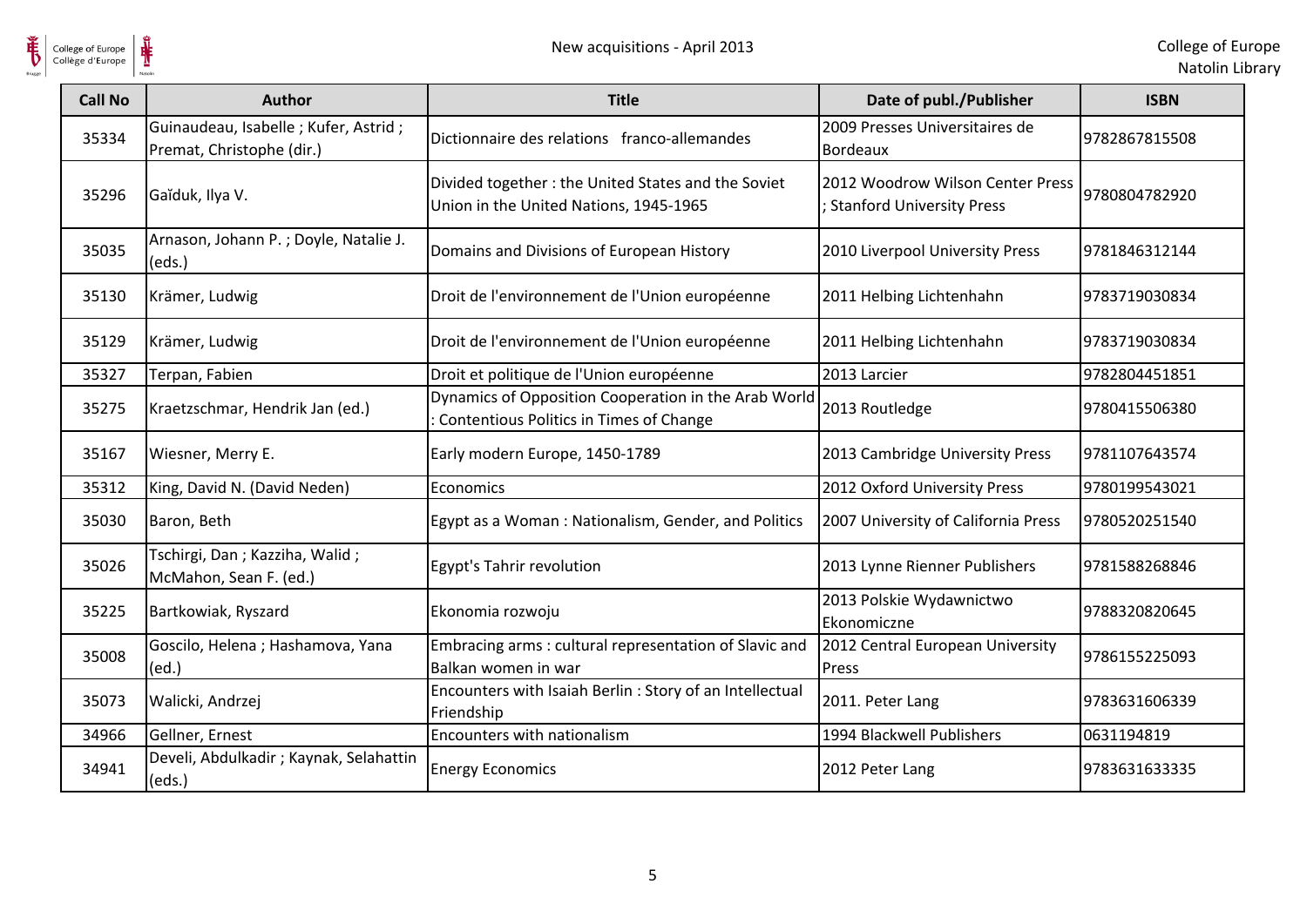

 $\frac{1}{\sqrt{2}}$ College of Europe

| <b>Call No</b> | <b>Author</b>                                     | <b>Title</b>                                                                                                                | Date of publ./Publisher                   | <b>ISBN</b>   |
|----------------|---------------------------------------------------|-----------------------------------------------------------------------------------------------------------------------------|-------------------------------------------|---------------|
| 35151          | Nagy, Csongor István                              | EU and US competition law, divided in unity? : The rule<br>on restrictive agreements and vertical intra-brand<br>restraints | 2013 Ashgate                              | 9781409442301 |
| 35313          | Ellis, Evelyn ; Watson, Philippa                  | <b>EU Anti-Discrimination Law</b>                                                                                           | 2012 Oxford University Press              | 9780199698462 |
| 35152          | Boasson, Elin Lerum; Wettestad,<br>Jørgen         | EU climate policy : Industry, policy interaction and<br>external environment                                                | 2013 Ashgate                              | 9781409403555 |
| 35314          | Johnston, Angus Charles; Block, Guy               | EU energy law                                                                                                               | 2012 Oxford University Press              | 9780199665242 |
| 34993          | Foster, Nigel G.                                  | <b>EU Law</b>                                                                                                               | 2013 Oxford University Press              | 9780199661978 |
| 35140          | Vinokurov, Evgeny ; Libman, Alexander             | Eurasian Integration: Challenges of Transcontinental<br>Regionalism                                                         | 2012 Palgrave Macmillan                   | 9780230302686 |
| 35049          | Miller, Michael B.                                | Europe and the maritime world : a twentieth-century<br>history                                                              | 2012 Cambridge University Press           | 9781107024557 |
| 35138          | Roberge, Ian (coord.)                             | Europe et sécurité après le Traité de Lisbonne                                                                              | 2013 Bruylant,                            | 9782802740612 |
| 35074          | Żuk, Grzegorz                                     | Europe in Polish Public Discourse                                                                                           | 2013 Peter Lang                           | 9783631637531 |
| 35075          | Bonin, Hubert ; Segreto, Luciano (eds.)           | European business: corporate and social values                                                                              | 2011 P.I.E. Peter Lang                    | 9789052017464 |
| 35191          | Phillips, Radcliff E.; Cook, Jamison B.<br>(eds.) | European energy security: Options and challenges                                                                            | 2012 Nova Science                         | 9781620818145 |
| 35064          | Jans, J. H.; Vedder, Hans                         | European environmental law : after Lisbon                                                                                   | 2012 Europa Law Publishing                | 9789089521064 |
| 35045          | Bickerton, Christopher J.                         | European Integration : From Nation-States to Member<br><b>States</b>                                                        | 2012 Oxford University Press              | 9780199606252 |
| 35153          | Charalambous, Giorgos                             | European integration and the communist dilemma :<br>communist party responses to Europe in Greece,<br>Cyprus, and Italy     | 2013 Ashgate                              | 9781409436355 |
| 35174          | Elbasani, Arolda (ed.)                            | European Integration and transformation in the<br>Western Balkans: Europeanization or business as<br>usual?                 | 2013 Routledge                            | 9780415594523 |
| 35123          |                                                   | Neergaard, Ulla B.; Nielsen, Ruth (eds.) European legal method : in a multi-level EU legal order                            | 2012 Jurist- og Økonomforbundet<br>Forlag | 9788757428681 |
| 35086          | Birchall, Ian (ed.)                               | European Revolutionaries and Algerian Independence,<br>1954-1962                                                            | 2012 The Merlin Press                     | 9780850366655 |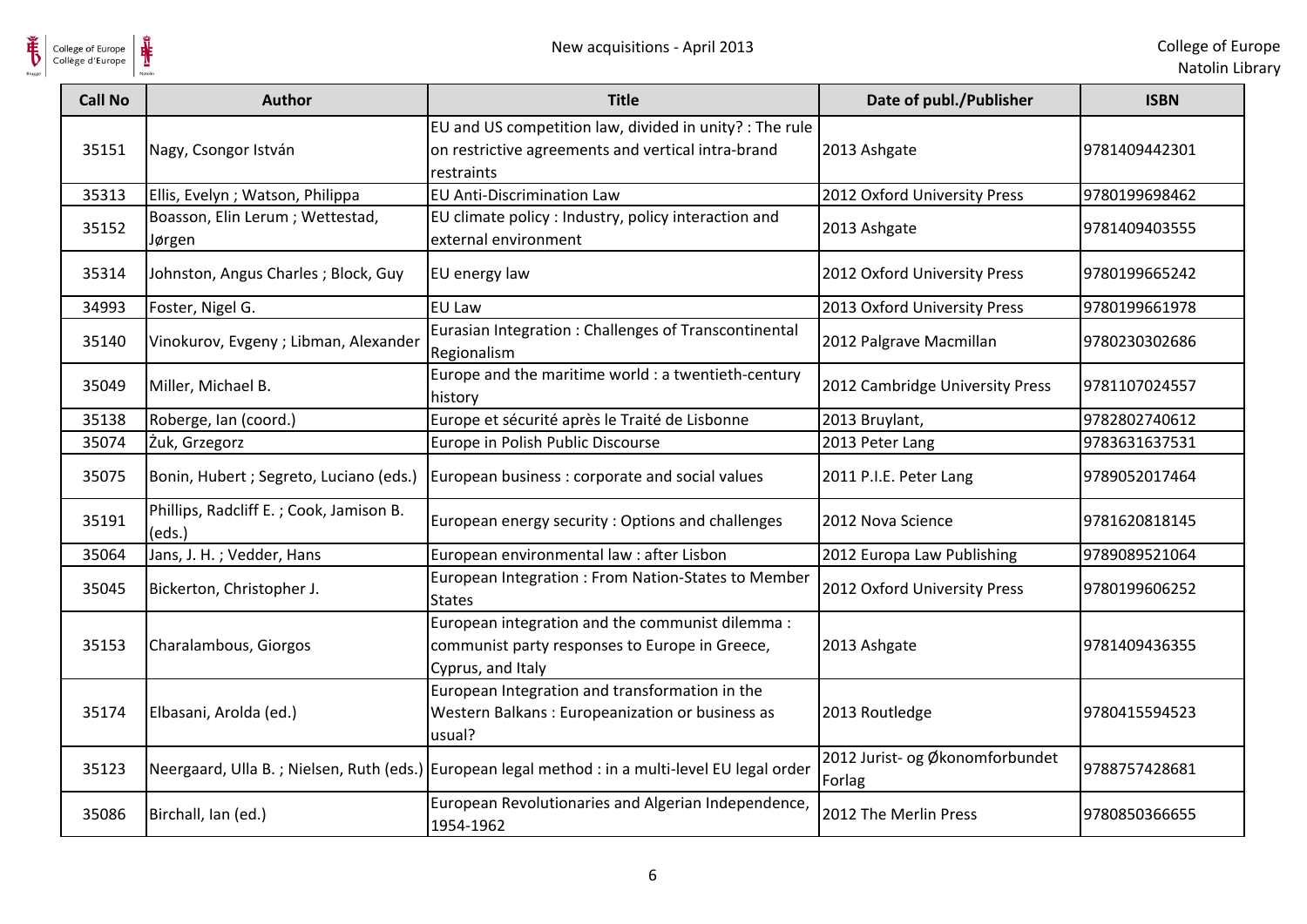

 $\frac{1}{\sqrt{2}}$ 

| <b>Call No</b> | <b>Author</b>                                | <b>Title</b>                                                                                                        | Date of publ./Publisher         | <b>ISBN</b>    |
|----------------|----------------------------------------------|---------------------------------------------------------------------------------------------------------------------|---------------------------------|----------------|
| 35154          | Møller, Bjørn                                | European security : the roles of regional organisations                                                             | 2012 Ashgate                    | 9781409444084  |
| 35050          | Hofmann, Stephanie C.                        | European Security in NATO's Shadow: Party Ideologies<br>and Institution Building                                    | 2013 Cambridge University Press | 9781107029095  |
| 35263          | Harrison, James (ed.)                        | European Union and South Korea: The legal<br>framework for strengthening trade, economic and<br>political relations | 2013 Edinburgh University Press | 9780748668601  |
| 35201          | Lipniewicz, Rafał                            | Europejskie prawo podatkowe                                                                                         | 2011 Difin                      | 9788376414744  |
| 35236          | Wieloński, Michał                            | Europejskie prawo zamówień publicznych jako<br>narzędzie polityki społeczno-gospodarczej Unii<br>Europejskiej       | 2013 Wydawnictwo Poltext        | 19788375612134 |
| 35099          | Authers, John                                | Europe's financial crisis : short guide to how the euro<br>fell into crisis, and the consequences for the world     | 2013 FT Press                   | 9780133133714  |
| 35297          | Schwenker, Burkhard; Clark, Thomas           | Europe's Hidden Potential : How the 'Old Continent'<br>Could Turn into a New Superpower                             | 2013 Bloomsbury Publishing      | 9781408192276  |
| 34950          | Jurado, Elena ; Brochmann, Grete (ed.)       | Europe's Immigration Challenge: Reconciling Work,<br><b>Welfare and Mobility</b>                                    | 2013 I.B.Tauris                 | 9781780762265  |
| 35124          | Kambeck, Michael; Ghazaryan, Sargis<br>(ed.) | Europe's Next Avoidable War: Nagorno-Karabakh                                                                       | 2013 Palgrave Macmillan         | 9780230300668  |
| 35202          | Skotnicki, Krzysztof (red.)                  | External voting w wybranych państwach europejskich                                                                  | 2012 Uniwersytet Łódzki         | 9788375257793  |
| 35031          | Voorhoeve, Maaike (ed.)                      | Family law in Islam: divorce, marriage and women in<br>the Muslim world                                             | 2012 I.B. Tauris                | 9781848857421  |
| 35112          | Costa-Font, Joan; Greer, Scott L. (ed.)      | Federalism and decentralization in European health<br>and social care                                               | 2013 Palgrave Macmillan         | 9780230285248  |
| 35168          | Armitage, David                              | Foundations of modern international thought                                                                         | 2013 Cambridge University Press | 9780521001694  |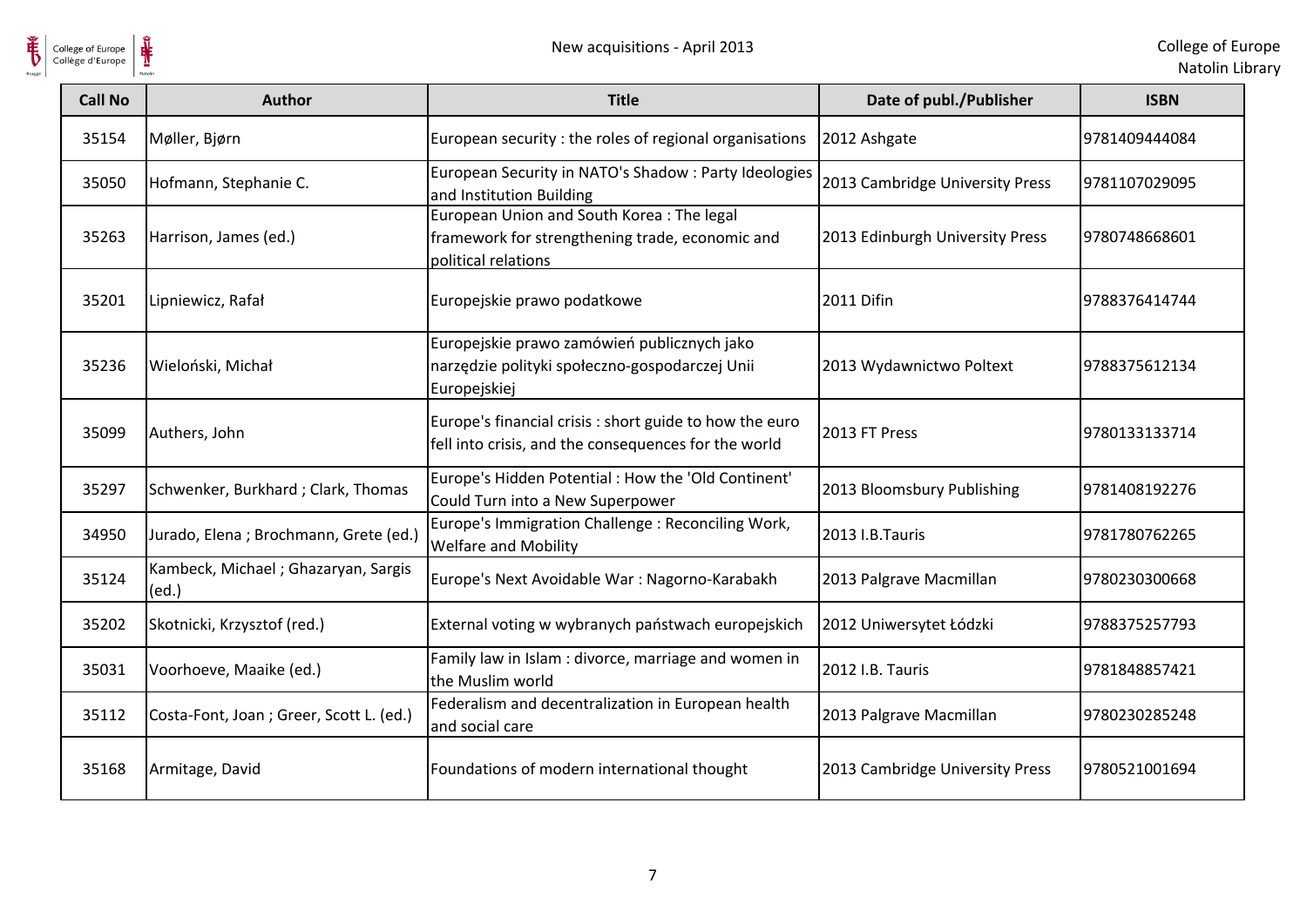

| <b>Call No</b> | <b>Author</b>                                               | <b>Title</b>                                                                                                                              | Date of publ./Publisher                          | <b>ISBN</b>    |
|----------------|-------------------------------------------------------------|-------------------------------------------------------------------------------------------------------------------------------------------|--------------------------------------------------|----------------|
| 35260          | Yurdakul, Gökçe                                             | From guest workers into Muslims : the transformation<br>of Turkish immigrant associations in Germany                                      | 2009 Cambridge Scholars Publishing 9781443800600 |                |
| 35192          | Martensson, Ulrika et al.                                   | Fundamentalism in the Modern World. Vol. 1,<br>Fundamentalism, Politics and History: The State,<br>Globalisation and Political Ideologies | 2011 I.B.Tauris                                  | 9781848853300  |
| 35193          | Martensson, Ulrika et al.                                   | Fundamentalism in the Modern World. Vol. 2,<br>Fundamentalism and Communication: Culture, Media<br>and the Public Sphere                  | 2011 I.B.Tauris                                  | 9781848853317  |
| 35113          | Biswas, Rajiv                                               | Future Asia : the new gold rush in the East                                                                                               | 2013 Palgrave Macmillan                          | 9781137027214  |
| 35245          | Skrzydłowska-Kalukin, Katarzyna                             | Gajka i Jacek Kuroniowie                                                                                                                  | 2011 Czerwone i Czarne                           | 9788377000144  |
| 35150          | Bettio, Francesca; Plantenga, Janneke;<br>Smith, Mark (ed.) | Gender and the European Labour Market                                                                                                     | 2013 Routledge                                   | 9780415664332  |
| 35256          | Beck, Ulrich                                                | German Europe                                                                                                                             | 2013 Polity Press                                | 9780745665399  |
| 35114          | Walshaw, Margaret                                           | Getting to Grips with Doctoral Research                                                                                                   | 2012 Palgrave Macmillan                          | 9780230369559  |
| 35264          | Romaniuk, Scott Nicholas                                    | Global Arctic: Sovereignty and the future of the North                                                                                    | 2013 Berkshire Academic Press                    | 9781907784095  |
| 35051          | Gill, Stephen (ed.)                                         | Global Crises and the Crisis of Global Leadership                                                                                         | 2012 Cambridge University Press                  | 9781107014787  |
| 35203          | Misiak, Władysław                                           | Globalizacja Berlina, Pragi i Warszawy                                                                                                    | 2012 Difin                                       | 9788376416410  |
| 35223          | Radziwinowicz, Wacław                                       | Gogol w czasach Google'a : korespondencje z Rosji<br>1998-2012                                                                            | 2013 Agora                                       | 9788326812248  |
| 35270          | Kadhim, Abbas K.                                            | Governance in the Middle East and North Africa : a<br>handbook                                                                            | 2013 Routledge                                   | 9781857435849  |
| 35076          | Wassenberg, Birte                                           | Histoire du Conseil de l'Europe (1949-2009)                                                                                               | 2012 P.I.E. Peter Lang                           | 9789052018966  |
| 35244          | Dudek, Antoni                                               | Historia polityczna Polski 1989-2012                                                                                                      | 2013 Wydawnictwo Znak                            | 9788324021307  |
| 35315          | Klosko, George                                              | History of Political Theory : An Introduction. Vol. 1,<br>Ancient and Medieval                                                            | 2012 Oxford University Press                     | 978 0199695423 |
| 35316          | Klosko, George                                              | History of Political Theory: An Introduction. Vol. 2,<br>Modern                                                                           | 2013 Oxford University Press                     | 9780199695454  |
| 35087          | Alagha, Joseph Elie                                         | Hizbullah's documents : from the 1985 Open letter to<br>the 2009 Manifesto                                                                | 2011 Pallas Publications                         | 9789085550372  |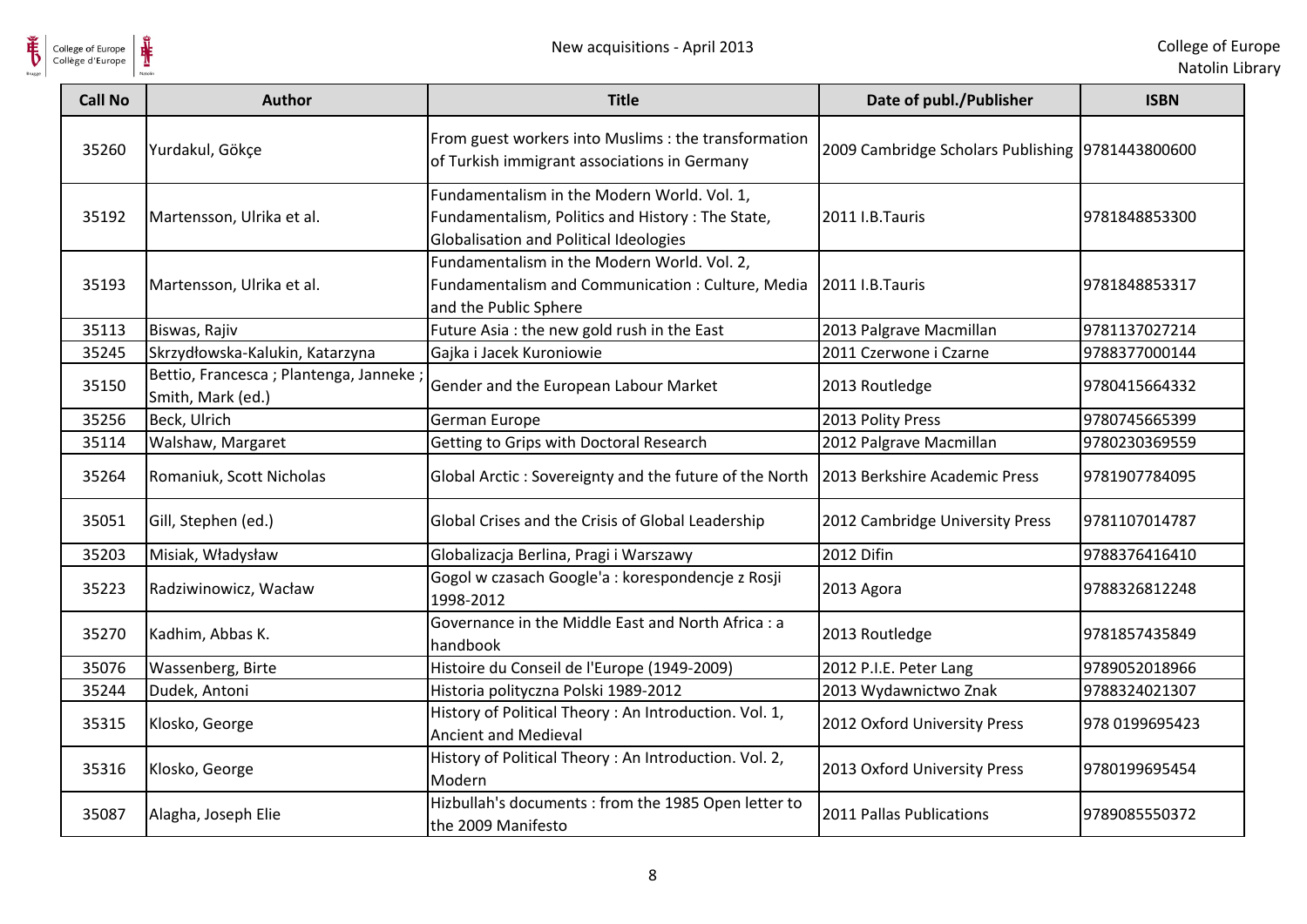

 $\frac{1}{\sqrt{2}}$ 

| <b>Call No</b> | <b>Author</b>                                                    | <b>Title</b>                                                                                       | Date of publ./Publisher                  | <b>ISBN</b>   |
|----------------|------------------------------------------------------------------|----------------------------------------------------------------------------------------------------|------------------------------------------|---------------|
| 35077          | Alleweldt, Ralf ; Callsen, Raphaël ;<br>Dupendant, Jeanne (eds.) | Human rights abuses in the contemporary world : Tri-<br>National Workshop, Tbilisi, September 2011 | 2012 Peter Lang                          | 9783034311472 |
| 35307          | Eide, Asbjørn; Hagtvet, Bernt (ed.)                              | Human Rights in Perspective : A Global Assessment                                                  | 1992 Blackwell Publishers                | 063117883X    |
| 35317          | Doswald-Beck, Louise                                             | Human Rights in Times of Conflict and Terrorism                                                    | 2011 Oxford University Press             | 9780199578948 |
| 35127          | Richmond, Oliver P.; Mitchell, Audra<br>(eds.)                   | Hybrid forms of peace : from everyday agency to post-<br>liberalism                                | 2012 Palgrave Macmillan                  | 9780230282285 |
| 35235          | Górski, Eugeniusz                                                | Idea Europy i myśl współczesna Hiszpanii                                                           | 2013 Wydawnictwo Naukowe<br>Scholar      | 9788373836235 |
| 35284          | Vermeren, Pierre (dir.)                                          | Idées reçues sur le monde arabe                                                                    | 2012 Le Cavalier Bleu                    | 9782846704502 |
| 35181          | Thomas, Elaine R.                                                | Immigration, Islam, and the politics of belonging in<br>France: A comparative framework            | 2012 University of Pennsylvania<br>Press | 9780812243321 |
| 35052          | Föllmer, Moritz                                                  | Individuality and modernity in Berlin : self and society<br>from Weimar to the Wall                | 2013 Cambridge University Press          | 9781107030985 |
| 35205          | Molendowski, Edward (red.)                                       | Integracja regionalna wobec wyzwań współczesnej<br>gospodarki światowej                            | 2012 Wydawnictwo Difin                   | 9788376417257 |
| 35186          | Berggruen, Nicolas; Gardels, Nathan                              | Intelligent Governance for the 21st Century : A Middle<br>Way Between West and East                | 2013 Polity Press                        | 9780745659732 |
| 35318          | Young, John W.; Kent, John                                       | International Relations Since 1945 : A Global History                                              | 2013 Oxford University Press             | 9780199693061 |
| 35122          | Lundestad, Geir (ed.)                                            | International Relations Since the End of the Cold War:<br>New and Old Dimensions                   | 2013 Oxford University Press             | 9780199666430 |
| 34991          | Dunne, Tim; Kurki, Milja; Smith, Steve<br>(ed.)                  | <b>International Relations Theories</b>                                                            | 2013 Oxford University Press             | 9780199696017 |
| 35252          | Evans, Malcolm; Koutrakos, Panos<br>(eds.)                       | International Responsibility of the European Union:<br>European and International Perspectives     | 2013 Hart Publishing                     | 9781849463287 |
| 35143          | Abicht, Ludo et al.                                              | Islam & Europe : challenges and opportunities                                                      | 2008 Leuven University Press             | 9789058676726 |
| 35144          | Ramadan, Tariq                                                   | Islam, the West and Challenges of Modernity                                                        | 2001 The Islamic Foundation              | 9780860373117 |
| 35194          | Shindler, Colin                                                  | Israel and the European Left : between solidarity and<br>delegitimization                          | 2012 Continuum                           | 9781441150134 |
| 35017          | Gualmini, Elisabetta; Pasotti, Eleonora<br>(ed.)                 | Italian Politics: Much ado about nothing?                                                          | 2011 Berghahn Books                      | 9780857454577 |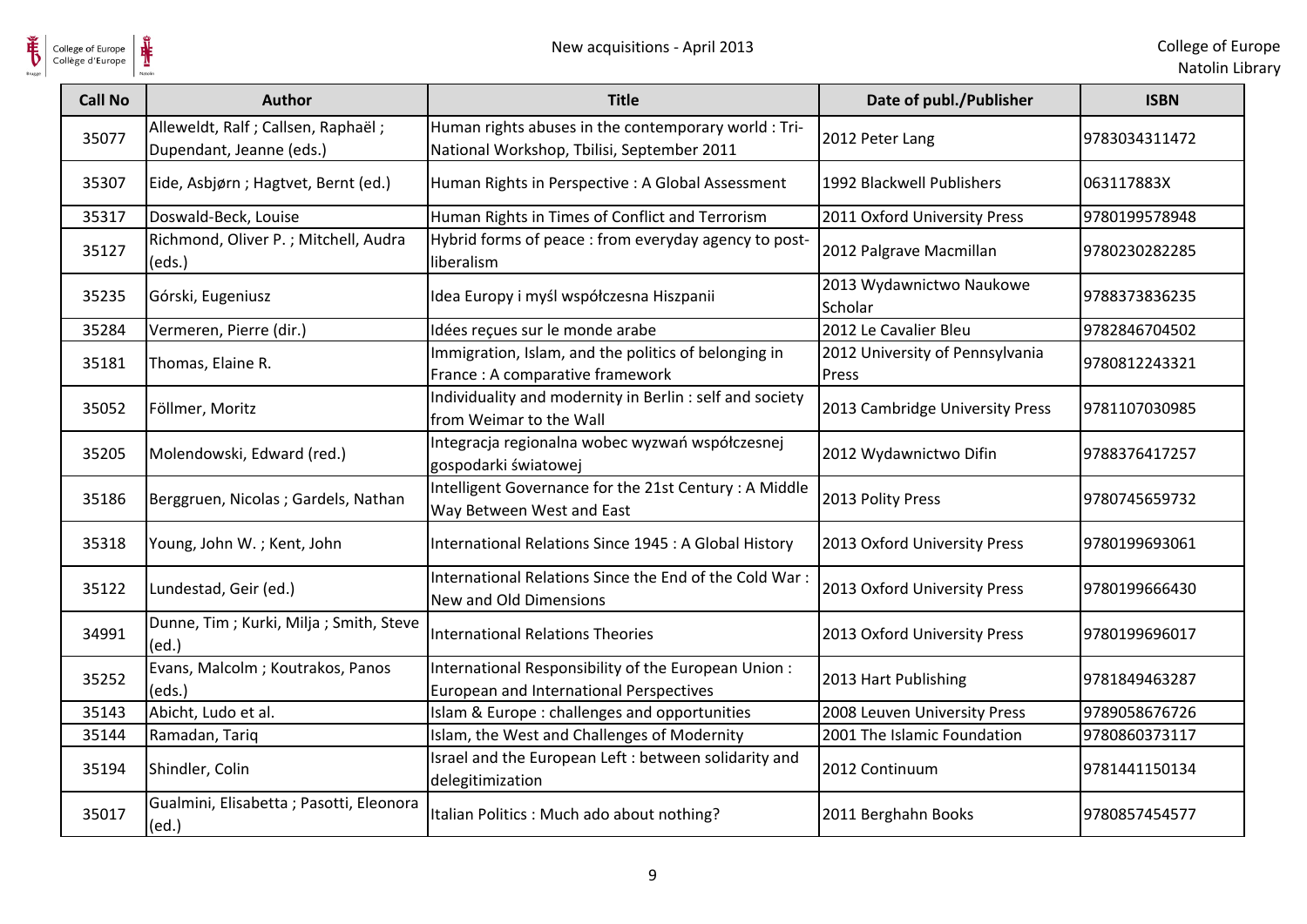

 $\frac{1}{\sqrt{2}}$ 

| <b>Call No</b> | Author                                                         | <b>Title</b>                                                                                                                      | Date of publ./Publisher                            | <b>ISBN</b>   |
|----------------|----------------------------------------------------------------|-----------------------------------------------------------------------------------------------------------------------------------|----------------------------------------------------|---------------|
| 35010          | Gilbert, Mark ; Pasquino, Gianfranco<br>(ed.)                  | Italian politics : the faltering transition                                                                                       | 2000 Berghahn Books                                | 1571818405    |
| 35096          | Pecastaing, Camille                                            | Jihad in the Arabian Sea                                                                                                          | 2011 Hoover Institution Press                      | 9780817913748 |
| 35234          | Rand, Ayn                                                      | Kapitalizm : nieznany ideał : tom zawiera rówinież<br>artykuły Nathaniela Brandena, Alana Greenspana oraz<br>Roberta Hessena      | 2013 Zysk i S-ka                                   | 9788375066609 |
| 35169          | Stahel, David                                                  | Kiev 1941 : Hitler's Battle for Supremacy in the East                                                                             | 2013 Cambridge University Press                    | 9781107610149 |
| 35011          | Meir, Natan M.                                                 | Kiev, Jewish metropolis : a history, 1859-1914                                                                                    | 2010 Indiana University Press                      | 9780253222077 |
| 35206          | Wejkszner, Artur ; Wojciechowski,<br>Sebastian (red.)          | Kluczowe determinanty bezpieczeństwa Polski na<br>początku XXI wieku                                                              | 2013 Difin                                         | 9788376418117 |
| 35220          | Rosenberg, Göran                                               | Kraj utracony: moja historia Izraela                                                                                              | 2011 Wydawnictwo Czarne                            | 9788375362145 |
| 35207          | Götz, Marta                                                    | Kryzys i przyszłość strefy euro                                                                                                   | 2012 Difin                                         | 9788376417417 |
| 35208          | Kaczmarek, Tadeusz Teofil                                      | Kto kieruje globalizacją? : Think Tanki - kuźnie nowych<br>idei                                                                   | 2011 Difin                                         | 9788376414201 |
| 35232          | Bratkowski, Stefan                                             | Kto na to przyzwolił ? : szkic o odpowiedzialności za<br>przyszłą historię                                                        | 2013 Studio Emka                                   | 9788363773212 |
| 35133          | Michel, Quentin et al.                                         | La construction européenne : Entre idées reçues et<br>faux-semblants                                                              | 2013 Presses Universitaires de Liège 9782875620170 |               |
| 35322          | Levrat, Nicolas                                                | La construction européenne est-elle démocratique?                                                                                 | 2012 La Documentation Française                    | 9782110088956 |
| 35323          | Bardeleben, Eléonore von ; Donnat,<br>Francis; Siritzky, David | La Cour de justice de l'Union européenne et le droit du<br>contentieux européen                                                   | 2012 La Documentation Française                    | 9782110090430 |
| 35134          | Pisani-Ferry, Jean                                             | La crise de l'euro et comment nous en sortir                                                                                      | 2013 Pluriel                                       | 9782818503126 |
| 35135          | Flaesch-Mougin, Catherine; Rossi,<br>Lucia Serena (dir.)       | La dimension extérieure de l'espace de liberté, de<br>sécurité et de justice de l'Union européenne après le<br>Traité de Lisbonne | 2013 Bruylant                                      | 9782802739784 |
| 35340          | Lagrée, Jacqueline ; Portier, Philippe<br>(dir.)               | La modernité contre la religion ? : Pour une nouvelle<br>approche de la laïcité                                                   | 2010 Presses universitaires de<br>Rennes           | 9782753511163 |
| 35292          | Dreano, Bernard                                                | La Perle et le Colonel : Réflexions sur le printemps<br>arabe                                                                     | 2011 Non Lieu                                      | 9782352701118 |
| 35326          | Bagus, Philipp                                                 | La tragédie de l'euro                                                                                                             | 2012 L'Harmattan                                   | 9782336005980 |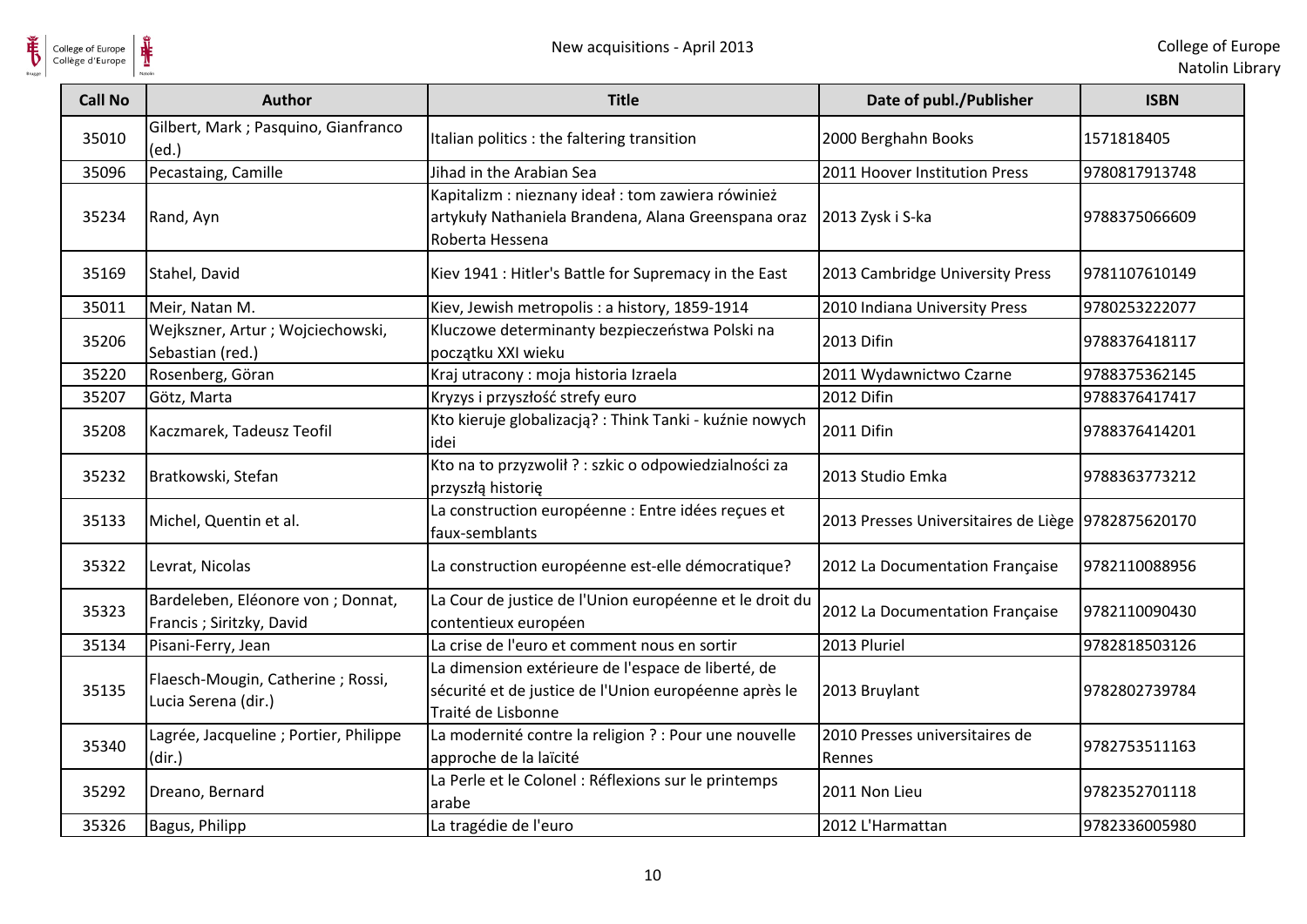

 $\frac{1}{\sqrt{2}}$ 

| <b>Call No</b> | <b>Author</b>                                     | <b>Title</b>                                                                                                                                                      | Date of publ./Publisher                    | <b>ISBN</b>   |
|----------------|---------------------------------------------------|-------------------------------------------------------------------------------------------------------------------------------------------------------------------|--------------------------------------------|---------------|
| 35289          | Haddar, Mohamed; Moisseron, Jean-<br>Yves (dir.)  | La transition économique en Tunisie : réflexions à<br>partir des expériences internationales d'Amérique<br>latine, d'Europe du Sud, d'Europe centrale et de l'Est | 2012 L'Harmattan                           | 9782296993242 |
| 35288          | Saidi, Hedi (dir.)                                | La Tunisie réinvente l'histoire, récits d'une révolution :<br>un passé troublé et un présent sous pression                                                        | 2012 L'Harmattan                           | 9782296992832 |
| 35335          | Martens, Stephan (dir.)                           | L'Allemagne : vingt ans après la fin de la guerre froide<br>et son unification                                                                                    | 2010 Presses Universitaires de<br>Bordeaux | 9782867816390 |
| 35277          | Englund, Peter                                    | Lata wojen                                                                                                                                                        | 2003 Oficyna Wydawnicza Finna              | 9788389929341 |
| 35345          | Engels, David                                     | Le déclin : La crise de l'Union européenne et la chute<br>de la République romaine - quelques analogies<br>historiques                                            | 2012 Éditions du Toucan                    | 9782810005246 |
| 35342          | Dussert-Galinat, Delphine                         | Le dialogue interreligieux : Entre discours officiels et<br>initiatives locales                                                                                   | 2013 Presses universitaires de<br>Rennes   | 9782753521780 |
| 35136          | Souty, François                                   | Le droit et la politique de la concurrence de l'Union<br>européenne                                                                                               | 2013 Montchrestien                         | 9782707618214 |
| 35285          | Mohsen-Finan, Khadija (dir.)                      | Le Maghreb dans les relations internationales                                                                                                                     | 2011 CNRS Editions                         | 9782271073013 |
| 35290          | Mohand-Amer, Amar ; Benzenine,<br>Belkacem (dir.) | Le Maghreb et l'indépendance de l'Algérie                                                                                                                         | 2012 Karthala                              | 9782811107567 |
| 35286          | Mokhefi, Mansouria ; Antil, Alain (dir.)          | Le Maghreb et son Sud : vers des liens renouvelés                                                                                                                 | 2012 CNRS Editions                         | 9782271076656 |
| 35321          | Costa, Olivier ; Saint-Martin, Florent            | Le Parlement européen                                                                                                                                             | 2011 La Documentation Française            | 9782110085306 |
| 35293          | Moisseron, Jean-Yves                              | Le partenariat euroméditerranéen : L'échec d'une<br>ambition régionale                                                                                            | 2005 Presses Universitaires de<br>Grenoble | 2706112883    |
| 35078          | Beltran, Alain (dir.)                             | Le pétrole et la guerre : oil and war                                                                                                                             | 2012 P.I.E. Peter Lang                     | 9789052017709 |
| 35468          | Butler, Judith                                    | Le pouvoir des mots : Discours de haine et politique du<br>performatif                                                                                            | 2008 Editions Amsterdam                    | 9782354800246 |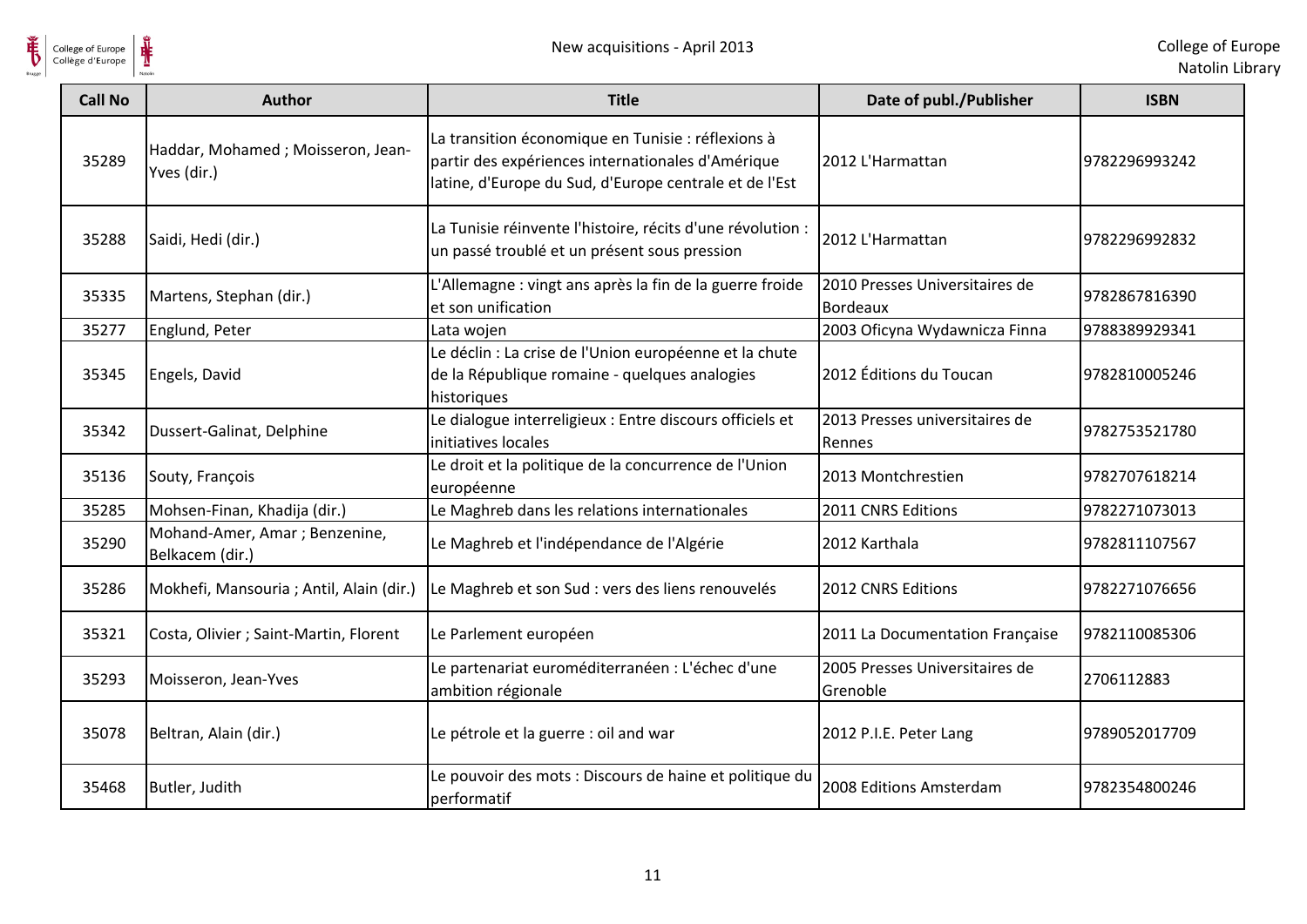

| <b>Call No</b> | <b>Author</b>                                                   | <b>Title</b>                                                                                                                                                                          | Date of publ./Publisher                             | <b>ISBN</b>   |
|----------------|-----------------------------------------------------------------|---------------------------------------------------------------------------------------------------------------------------------------------------------------------------------------|-----------------------------------------------------|---------------|
| 35065          | Inghelram, J. F. H.                                             | Legal and institutional aspects of the European Anti-<br>Fraud Office (OLAF) : an analysis with a look forward to 2011 Europa Law Publishing<br>a European public prosecutor's office |                                                     | 9789089521002 |
| 35271          | Kechichian, Joseph A.                                           | Legal and political reforms in Saudi Arabia                                                                                                                                           | 2013 Routledge                                      | 9780415630191 |
| 35061          | Mendez, Mario                                                   | Legal Effects of EU Agreements: Maximalist Treaties<br><b>Enforcement and Judicial Avoidance Techniques</b>                                                                           | 2013 Oxford University Press                        | 9780199606610 |
| 35066          | Ruffert, Matthias (ed.)                                         | Legitimacy in European administrative law : reform and<br>reconstruction                                                                                                              | 2011 Europa Law Publishing                          | 9789089520982 |
| 35337          | Bernabé, Boris ; Camy, Olivier (dir.)                           | Les mythes de fondation et l'Europe : actes du<br>Colloque international de Dijon, 18 et 19 novembre<br>2010                                                                          | 2013 Éditions universitaires de Dijon 9782364410435 |               |
| 35131          | Chopin, Thierry; Foucher, Michel (dir.)                         | L'Etat de l'Union : Rapport Schuman 2013 sur l'Europe                                                                                                                                 | 2013 Editions Lignes de Réperes                     | 9782915752984 |
| 35333          | Lowe, Keith                                                     | L'Europe barbare : 1945-1950                                                                                                                                                          | 2013 Perrin                                         | 9782262037765 |
| 35328          | Chopin, Thierry ; Jamet, Jean-François ;<br>Lequesne, Christian | L'Europe d'après : En finir avec le pessimisme                                                                                                                                        | 2012 Lignes de repères                              | 9782915752779 |
| 35343          | Bourdon, Muriel                                                 | L'Europe des universitaires : Un exemple grenoblois                                                                                                                                   | 2012 Presses universitaires de<br>Grenoble          | 9782706117268 |
| 35344          | Plasseraud, Yves                                                | L'Europe et ses minorités                                                                                                                                                             | 2012 Presses universitaires de<br>Grenoble          | 9782706117497 |
| 35324          | Jamet, Jean-François                                            | L'Europe peut-elle se passer d'un gouvernement<br>économique ?                                                                                                                        | 2012 La Documentation Française                     | 9782110091734 |
| 35088          | Khalil, Ashraf                                                  | Liberation Square : inside the Egyptian revolution and<br>the rebirth of a nation                                                                                                     | 2011 St. Martin's Press                             | 9781250006691 |
| 35278          | Englund, Peter                                                  | Listy ze strefy zerowej                                                                                                                                                               | 2006 Oficyna Wydawnicza Finna                       | 8389929228    |
| 35036          | Museum of Liverpool                                             | Liverpool: The Story of a City                                                                                                                                                        | 2012 Liverpool University Press                     | 9781846317446 |
| 35139          | Klüver, Heike                                                   | Lobbying in the European Union: Interest Groups,<br>Lobbying Coalitions, and Policy Change                                                                                            | 2013 Oxford University Press                        | 9780199657445 |
| 35298          | Kerr, Joe ; Gibson, Andrew (eds.)                               | London: From Punk to Blair                                                                                                                                                            | 2012 Reaktion Books                                 | 9781780230498 |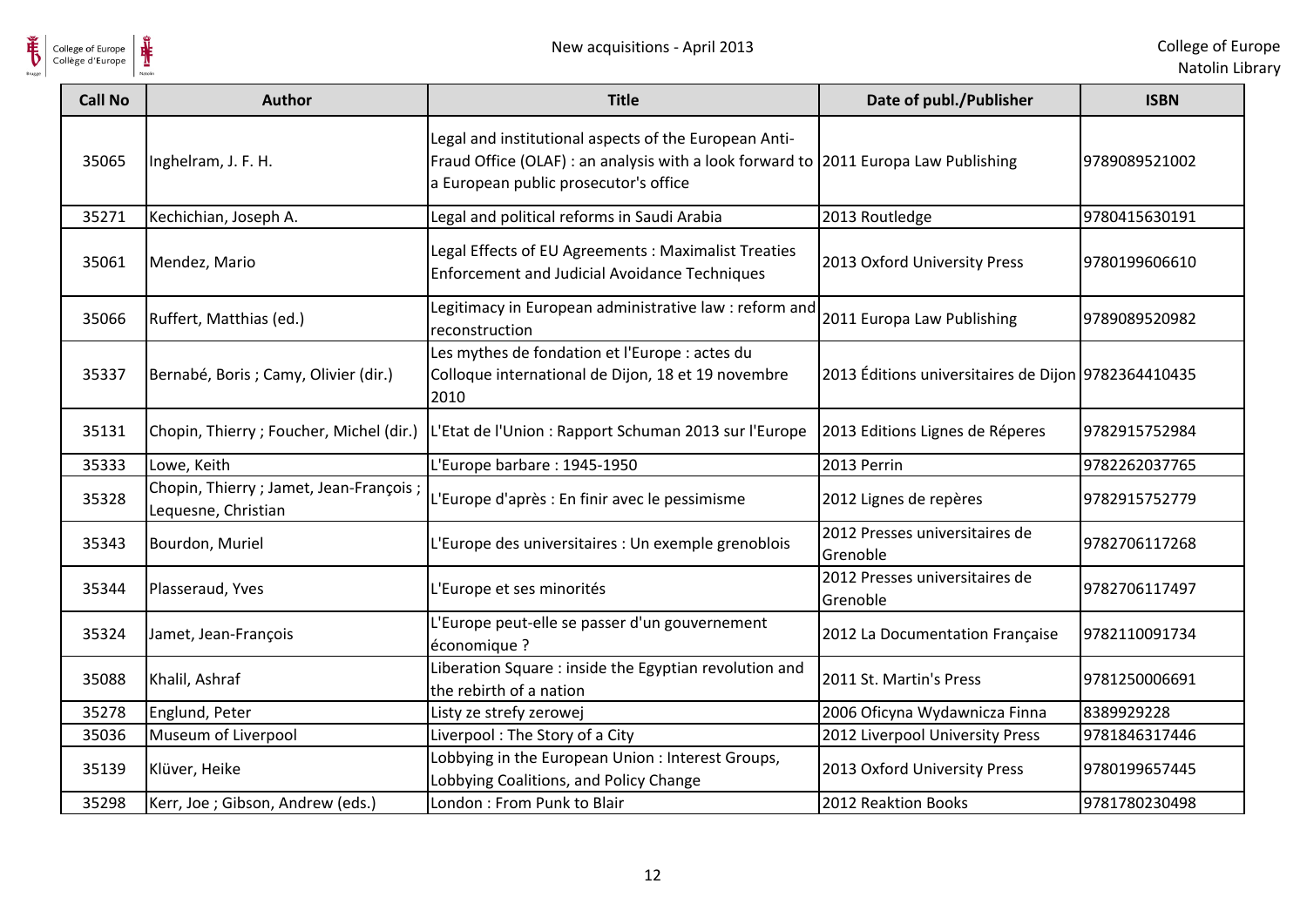

| <b>Call No</b> | <b>Author</b>                                           | <b>Title</b>                                                                                                                        | Date of publ./Publisher                                   | <b>ISBN</b>   |
|----------------|---------------------------------------------------------|-------------------------------------------------------------------------------------------------------------------------------------|-----------------------------------------------------------|---------------|
| 35037          | Ghodsee, Kristen Rogheh                                 | Lost in transition : ethnographies of everyday life after<br>communism                                                              | 2011 Duke University Press                                | 9780822351023 |
| 35325          | Deprédurand, Philippe                                   | L'Union européenne et la mer : ou les limbes d'une<br>puissance maritime                                                            | 2011 L'Harmattan                                          | 9782296550629 |
| 35079          | Sohn, Christophe (ed.)                                  | Luxembourg : an emerging cross-border metropolitan<br>region                                                                        | 2012 P.I.E. Peter Lang                                    | 9789052017983 |
| 35209          | Burda, Michael C.; Wyplosz, Charles                     | Makroekonomia: podręcznik europejski                                                                                                | 2013 Polskie Wydawnictwo<br>Ekonomiczne                   | 9788320820324 |
| 35233          | Jakubowicz, Karol                                       | Media a demokracja w XXI wieku : poszukiwania<br>nowych modeli                                                                      | 2013 Wydawnictwo Poltext                                  | 9788375612691 |
| 35195          | Kellner, Douglas                                        | Media spectacle and insurrection, 2011 : From the<br>Arab uprisings to occupy everywhere                                            | 2012 Bloomsbury                                           | 9781441160973 |
| 35003          | Schäfer, Isabel ; Henry, Jean-Robert<br>(eds.)          | Mediterranean Policies from Above and Below                                                                                         | 2009 Nomos                                                | 9783832950958 |
| 35002          | Schäfer, Isabel; Henry, Jean-Robert<br>(eds.)           | Mediterranean Policies from Above and Below                                                                                         | 2009 Nomos                                                | 9783832950958 |
| 34961          | Reynolds, Chris                                         | Memories of May '68 : France's Convenient Consensus                                                                                 | 2011 University of Wales Press                            | 9780708324165 |
| 35230          | Kunkiel-Kryńska, Aleksandra                             | Metody harmonizacji prawa konsumenckiego w Unii<br>Europejskiej i ich wpływ na procesy implementacyjne<br>w państwach członkowskich | 2013 Wolters Kluwer Polska                                | 9788326440908 |
| 35299          | Luedtke, Adam (ed.)                                     | Migrants and minorities : the European response                                                                                     | 2010 Cambridge Scholars Publishing 9781443821117          |               |
| 35210          | Mikołajczyk, Bożena; Kurczewska,<br>Agnieszka (red.)    | Mikrokredyty w Europie sposobem na pobudzenie<br>przedsiębiorczości i walkę z wykluczeniem społecznym                               | 2011 Difin                                                | 9788376414324 |
| 35115          | Marx, Ive ; Nelson, Kenneth (eds.)                      | Minimum Income Protection in Flux                                                                                                   | 2013 Palgrave Macmillan                                   | 9780230348134 |
| 35231          | Godlewska, Ewa; Lesińska-Staszczuk,<br>Magdalena (red.) | Mniejszości narodowe w państwach Unii Europejskiej:<br>stan prawny i faktyczny                                                      | 2013 Wydawnictwo Uniwersytetu<br>Marii Curie-Skłodowskiej | 9788377842812 |
| 35261          | Chabanet, Didier ; Royall, Frédéric<br>(eds.)           | Mobilising against Marginalisation in Europe                                                                                        | 2010 Cambridge Scholars Publishing 9781443816748          |               |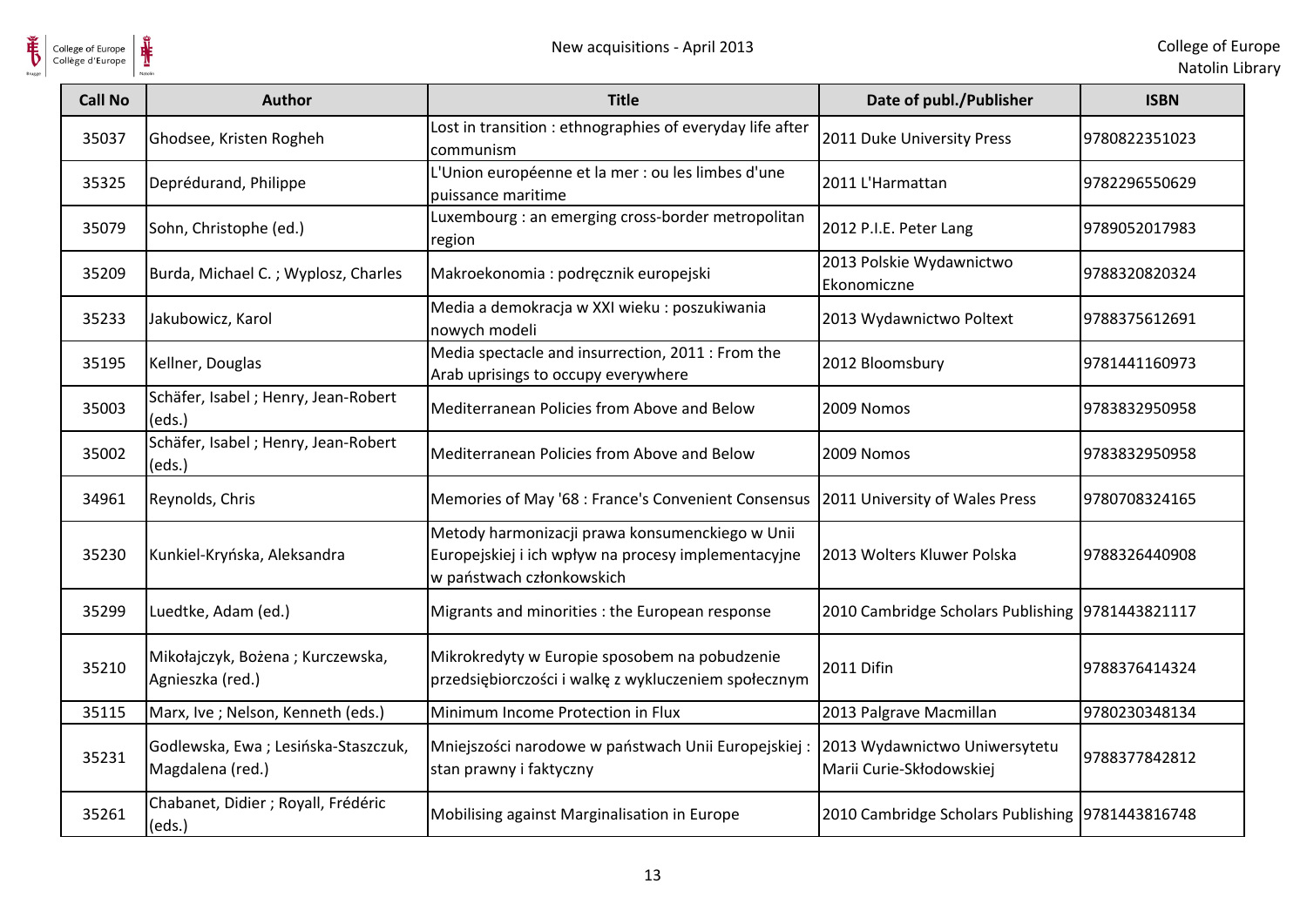$\frac{1}{\sqrt{2}}$ 

| <b>Call No</b> | Author                                                    | <b>Title</b>                                                                                                                                  | Date of publ./Publisher            | <b>ISBN</b>   |
|----------------|-----------------------------------------------------------|-----------------------------------------------------------------------------------------------------------------------------------------------|------------------------------------|---------------|
| 34944          | Ambrebaev, Aydar et al. (ed.)                             | Modern Kazakhstan: Image and Realities                                                                                                        | 2013 Peter Lang                    | 9783631626054 |
| 35018          | Roberts, Geoffrey                                         | Molotov : Stalin's cold warrior                                                                                                               | 2012 Potomac Books                 | 9781574889451 |
| 35080          | Duchâteau, Pierre                                         | Mon aventure européenne : images et souvenirs                                                                                                 | 2011 P.I.E. Peter Lang             | 9789052017907 |
| 35442          | Bartoszewski, Władysław; Smolka,<br>Iwona; Pomorski, Adam | Mój Pen Club                                                                                                                                  | 2013 Dom Wydawniczy PWN            | 9788377052686 |
| 35116          | Donnelly, Daniel                                          | Municipal Policing in the European Union:<br><b>Comparative Perspectives</b>                                                                  | 2013 Palgrave Macmillan            | 9780230232037 |
| 35145          | AlSayyad, Nezar; Castells, Manuel<br>(eds.)               | Muslim Europe or Euro-Islam : politics, culture, and<br>citizenship in the age of globalization                                               | 2002 Lexington Books               | 0739103393    |
| 35377          | ; Słowikowski, Michał (red.)                              | Stępień-Kuczyńska, Alicja; Potz, Maciej Na gruzach imperium : demokratyczna modernizacja w<br>państwach regionu Europy Środkowej i Wschodniej | 2012 Wydawnictwo Adam<br>Marszałek | 9788377805169 |
| 35069          | Gat, Azar; Yakobson, Alexander                            | Nations : the long history and deep roots of political<br>ethnicity and nationalism                                                           | 2013 Cambridge University Press    | 9781107400023 |
| 35332          | Gellner, Ernest                                           | Nations et nationalisme                                                                                                                       | 1999 Payot                         | 9782228882163 |
| 35160          | Massicard, Elise; Watts, Nicole F. (ed.)                  | Negotiating political power in Turkey: Breaking up the<br>party                                                                               | 2013 Routledge                     | 9780415625180 |
| 35229          | Beck, Ulrich                                              | Niemiecka Europa : nowe krajobrazy władzy pod<br>znakiem kryzysu                                                                              | 2013 Wydawnictwo Naukowe PWN       | 9788301173098 |
| 35279          | Englund, Peter                                            | Niezwyciężony. T. 1                                                                                                                           | 2004 Oficyna Wydawnicza Finna      | 9788362913053 |
| 35280          | Englund, Peter                                            | Niezwyciężony. T. 2                                                                                                                           | 2004 Oficyna Wydawnicza Finna      | 9788362913053 |
| 35196          | Gilman, Martin G.                                         | No precedent, no plan : inside Russia's 1998 default                                                                                          | 2010 MIT Press                     | 9780262014656 |
| 34981          | Fauri, Francesca; Tedeschi, Paolo<br>(eds.)               | Novel outlooks on the Marshall Plan : American aid<br>and European re-industrialization                                                       | 2011 P.I.E. Peter Lang             | 9789052017631 |
| 35320          | Neframi, Eleftheria (dir.)                                | Objectifs et compétences dans l'Union européenne                                                                                              | 2013 Bruylant                      | 9782802735380 |
| 35028          | Schiff, Zeev                                              | October Earthquake: Yom Kippur 1973                                                                                                           | 2013 Transaction Publishers        | 9781412849845 |
| 35039          | Kennedy, David                                            | Of war and law                                                                                                                                | 2006 Princeton University Press    | 9780691128641 |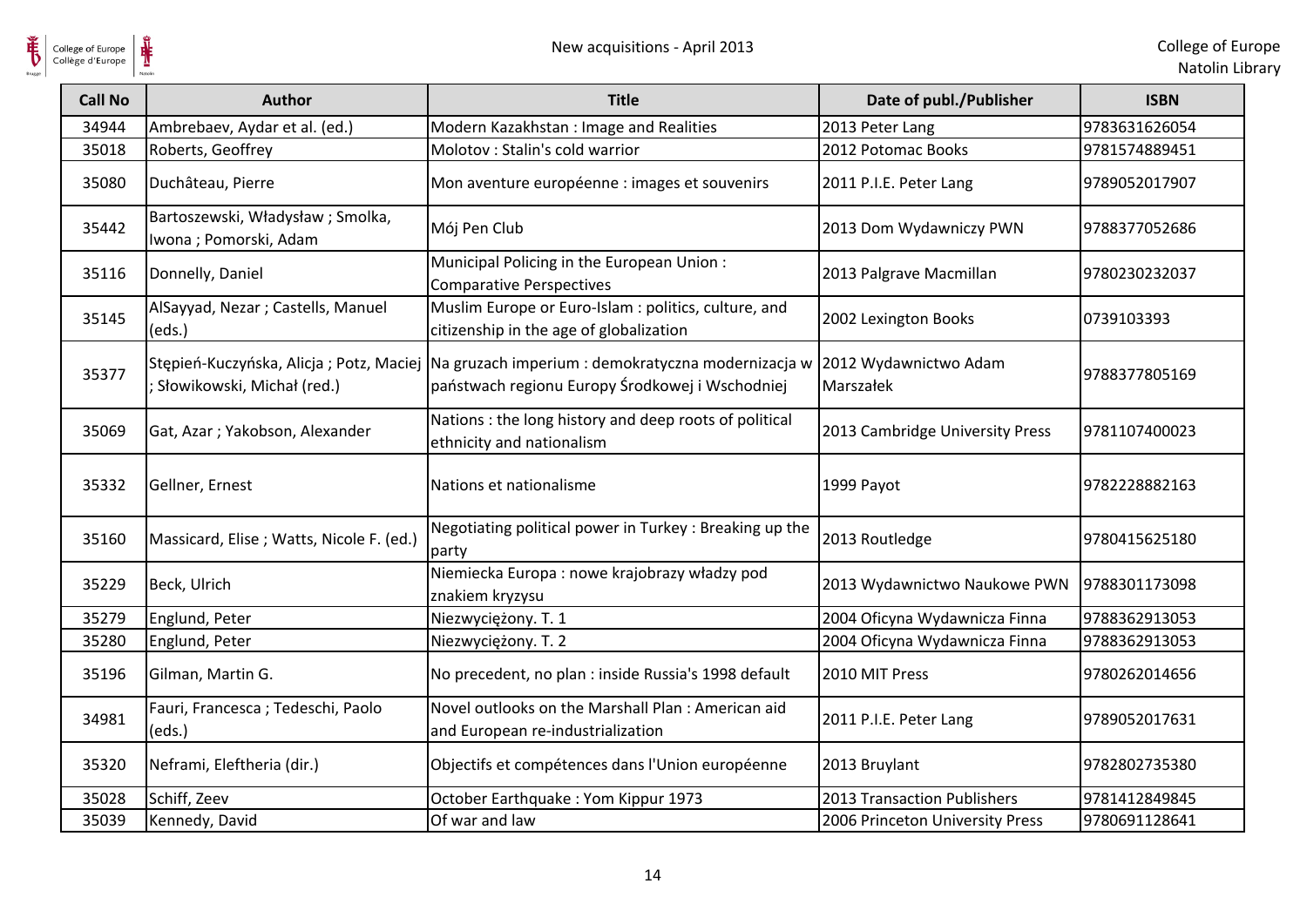

| <b>Call No</b> | Author                                                               | <b>Title</b>                                                                                                        | Date of publ./Publisher                     | <b>ISBN</b>   |
|----------------|----------------------------------------------------------------------|---------------------------------------------------------------------------------------------------------------------|---------------------------------------------|---------------|
| 35170          | Stahel, David                                                        | Operation Typhoon: Hitler's march on Moscow,<br>October 1941                                                        | 2013 Cambridge University Press             | 9781107035126 |
| 35287          | Abidi, Hasni                                                         | Où va le monde arabe ? : Les enjeux de sa transition                                                                | 2012 Erick Bonnier                          | 9782367600062 |
| 35243          | Ozminkowski, Violetta; Olczak,<br>Magdalena Aurelia                  | Pan doktor i Bóg: Marek Edelman: bohaterski,<br>genialny, nieznośny                                                 | 2012 Czerwone i Czarne                      | 9788377000335 |
| 35378          | Sawczuk, Janusz (red.)                                               | Partnerstwo Wschodnie: wielka szansa Europy =<br>Eastern partnership : great chance for Europe                      | 2011 Wydawnictwo Wyższej Szkoły<br>Bankowej | 9788372053084 |
| 35161          | Fahmy Menza, Mohamed                                                 | Patronage politics in Egypt : the National Democratic<br>Party and Muslim Brotherhood in Cairo                      | 2013 Routledge                              | 9780415686235 |
| 35097          | El-Husseini, Rola                                                    | Pax Syriana : elite politics in postwar Lebanon                                                                     | 2012 Syracuse University Press              | 9780815633044 |
| 35103          | Yılmaz, Hakan; Aykaç, Çağla E. (ed.)                                 | Perceptions of Islam in Europe : culture, identity and<br>the Muslim 'other'                                        | 2012 I.B. Tauris                            | 9781848851641 |
| 35309          | Fleissig, Andreas                                                    | Planeuropa : Die soziale und wirtschaftliche Zukunft<br>Europas                                                     | 1930 Duncker & Humbolt                      |               |
| 35308          | Gellner, Ernest                                                      | Plough, sword and book : The structure of human<br>history                                                          | 1988 The University of Chicago<br>Press     | 0226287025    |
| 35339          | Milot, Micheline ; Portier, Philippe ;<br>Willaime, Jean-Paul (dir.) | Pluralisme religieux et citoyenneté                                                                                 | 2010 Presses universitaires de<br>Rennes    | 9782753509733 |
| 35222          | Ossendowski, Ferdynand Antoni                                        | Płomienna Północ: podróż po Afryce Północnej,<br>Maroko                                                             | 2013 Wydawnictwo LTW                        | 9788375652666 |
| 35070          | Pease, Neal                                                          | Poland, the United States, and the stabilization of<br>Europe, 1919-1933                                            | 1986 Oxford University Press                | 0195040503    |
| 35125          | Buonanno, Laurie; Nugent, Neill                                      | Policies and Policy Processes of the European Union                                                                 | 2013 Palgrave Macmillan                     | 9781403915146 |
| 35155          | Hufnagel, Saskia                                                     | Policing cooperation across borders : comparative<br>perspectives on law enforcement within the EU and<br>Australia | 2013 Ashgate                                | 9781409453413 |
| 35156          | Brooks, Stephen ; Stasiak, Dorota ;<br>Żyro, Tomasz (ed.)            | Policy expertise in contemporary democracies                                                                        | 2012 Ashgate                                | 9781409452508 |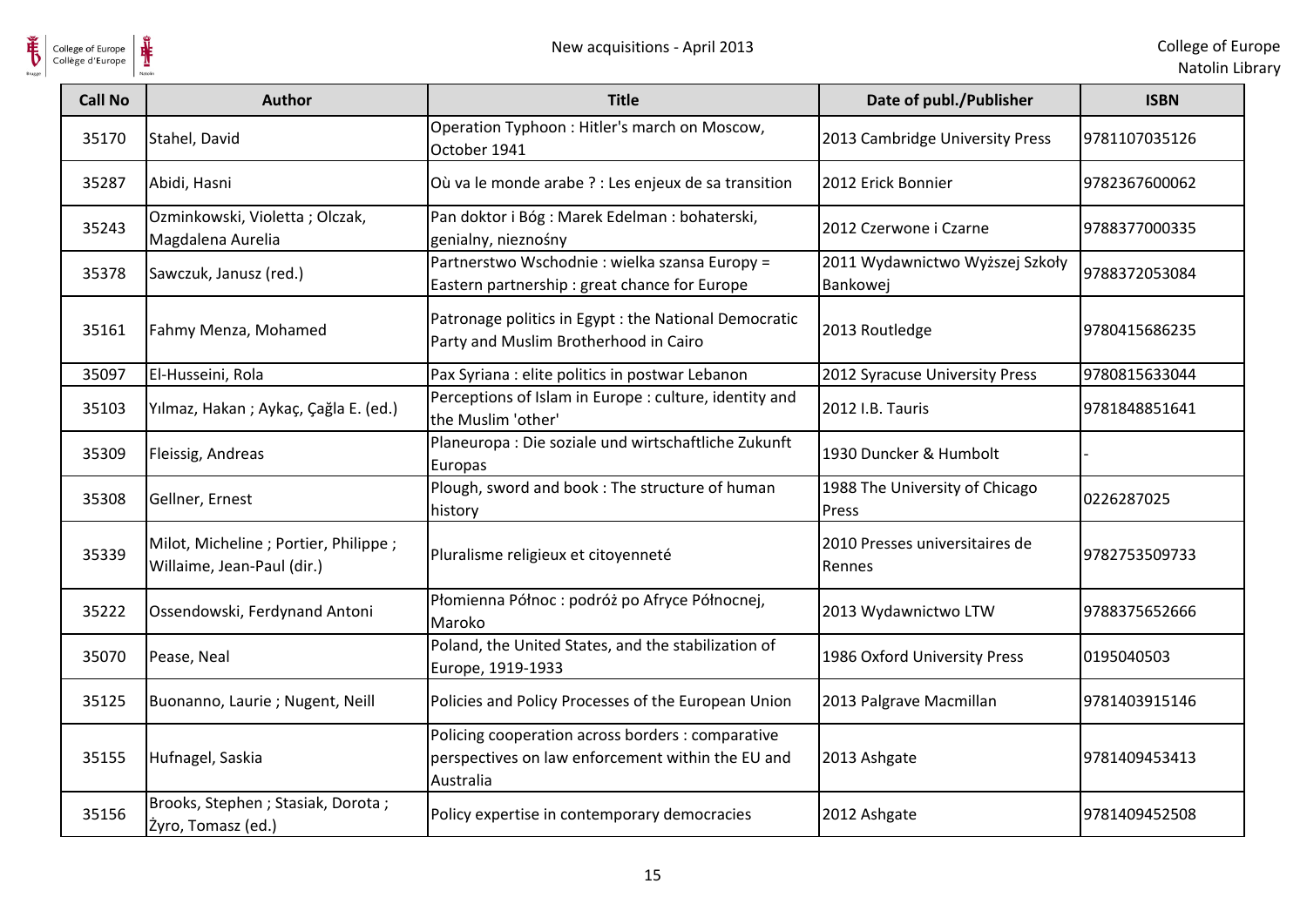

 $\frac{1}{\sqrt{2}}$ 

| <b>Call No</b> | <b>Author</b>                             | <b>Title</b>                                                                                     | Date of publ./Publisher                          | <b>ISBN</b>    |
|----------------|-------------------------------------------|--------------------------------------------------------------------------------------------------|--------------------------------------------------|----------------|
| 35090          | Al-Werfalli, Mabroka                      | Political Alienation in Libya: Assessing Citizens' Political<br><b>Attitude and Behaviour</b>    | 2011 Garnet Publishing                           | 9780863723728  |
| 35040          | Johnston, Larry                           | Politics: An Introduction to the Modern Democratic<br>State                                      | 2013 University of Toronto Press                 | 9781442605336  |
| 35379          | Bukowiecka, Halina                        | Polityka Federacji Rosyjskiej w regionie Morza<br>Bałtyckiego                                    | 2012 Wydawnictwo Adam<br>Marszałek               | 9788377805244  |
| 35281          | Englund, Peter                            | Połtawa                                                                                          | 2003 Oficyna Wydawnicza Finna                    | 9788362913084  |
| 34962          | Royo, Sebastián (ed.)                     | Portugal in the twenty-first century : politics, society,<br>and economics                       | 2012 Lexington Books                             | 9780739137567  |
| 34982          | Schleicher, Elisabeth                     | Positive peace in Kosovo : a dream unfulfilled                                                   | 2012 Peter Lang                                  | 9783631606780  |
| 35413          | Marszałek-Kawa, Joanna                    | Pozycja ustrojowa i funkcje Sejmu Rzeczypospolitej<br>Polskiej po akcesji do Unii Europejskiej   | 2012 Dom Wydawniczy Elipsa                       | 19788371510755 |
| 35053          | Hornsby, Robert                           | Protest, Reform and Repression in Khrushchev's Soviet<br>Union                                   | 2013 Cambridge University Press                  | 9781107030923  |
| 35221          | Ossendowski, Antoni Ferdynand             | Przez kraj ludzi, zwierząt i bogów: konno przez Azję<br>Centralna                                | 2009 Zysk i S-ka                                 | 9788375062618  |
| 35466          | Madanipour, Ali                           | Public and private spaces of the city                                                            | 2003 Routledge                                   | 0415256291     |
| 35302          | Valentini, Chiara ; Nesti, Giorgia (eds.) | Public communication in the European Union: history,<br>perspectives and challenges              | 2010 Cambridge Scholars Publishing 9781443818469 |                |
| 34983          | Borelli, Silvia ; Vielle, Pascale (eds.)  | Quality of employment in Europe : legal and normative<br>perspectives                            | 2012 P.I.E. Peter Lang                           | 9789052018881  |
| 35105          | Ramadan, Tariq                            | Radical reform : Islamic ethics and liberation                                                   | 2009 Oxford University Press                     | 9780195331714  |
| 35004          | Högselius, Per                            | Red gas: Russia and the origins of European energy<br>dependence                                 | 2013 Palgrave Macmillan                          | 9781137293718  |
| 35081          | Vayssière, Bertrand (dir.)                | Reflets de la construction européenne : Réflexions,<br>références et refus du débat sur l'Europe | 2012 P.I.E. Peter Lang                           | 9782875740113  |
| 35082          | Rouyer, Muriel et al. (dir.)              | Regards sur le cosmopolitisme européen : Frontières et<br>identités                              | 2011 P.I.E. Peter Lang                           | 9789052016849  |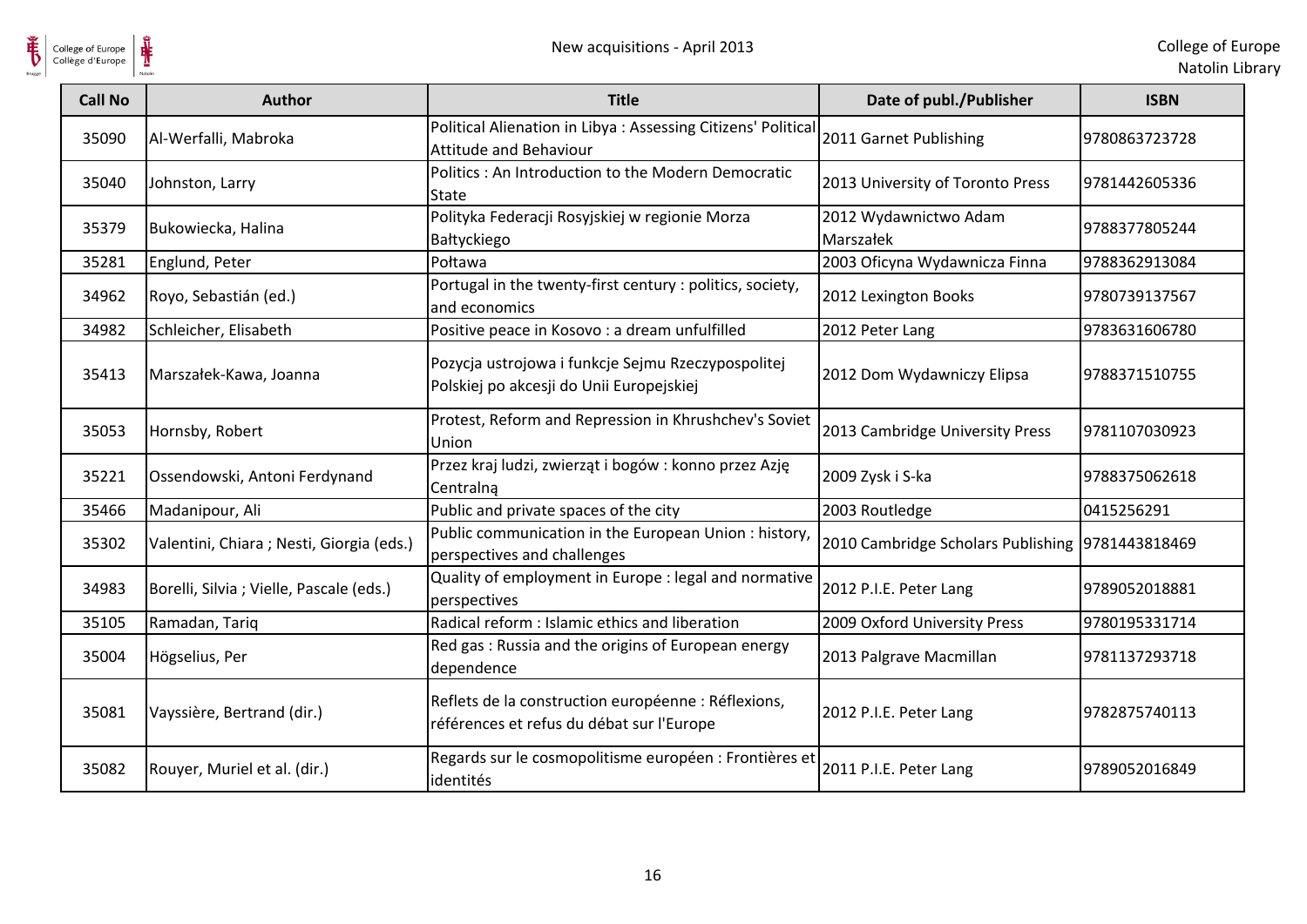

| College of Europe<br>Collège d'Europe | ⋕                                      | New acquisitions - April 2013                                                                       |                                           | College of Eur<br>Natolin Lib |
|---------------------------------------|----------------------------------------|-----------------------------------------------------------------------------------------------------|-------------------------------------------|-------------------------------|
| <b>Call No</b>                        | <b>Author</b>                          | <b>Title</b>                                                                                        | Date of publ./Publisher                   | <b>ISBN</b>                   |
| 35054                                 | Aktürk, Sener                          | Regimes of ethnicity and nationhood in Germany,<br>Russia, and Turkey                               | 2012 Cambridge University Press           | 9781107614553                 |
| 35055                                 | Ludi, Regula                           | Reparations for Nazi victims in postwar Europe                                                      | 2012 Cambridge University Press           | 9781107023970                 |
| 35549                                 | Hertzke, Allen D.                      | Representing God in Washington : the role of religious<br>lobbies in the American polity            | 1988 The University of Tennessee<br>Press | 0870495534                    |
| 35062                                 | Shuayb, Maha (ed.)                     | Rethinking Education for Social Cohesion :<br><b>International Case Studies</b>                     | 2012 Palgrave Macmillan                   | 9780230300262                 |
| 35147                                 | Bilgic, Ali                            | Rethinking Security in the Age of Migration: Trust and<br>emancipation in Europe                    | 2013 Routledge                            | 9780415694193                 |
| 35211                                 | Jóźwik, Bartosz; Sagan, Mariusz (red.) | Rozwój Polski Wschodniej : ograniczenia i wyzwania                                                  | 2012 Difin                                | 9788376416670                 |
| 35212                                 | Malendowicz, Paweł                     | Ruch anarchistyczny w Europie wobec przemian<br>globalizacyjnych przełomu XX i XXI wieku            | 2013 Difin                                | 9788376418162                 |
| 35197                                 | Gaĭdar, E. T. (Egor Timurovich)        | Russia: A long view                                                                                 | 2012 MIT Press                            | 9780262017411                 |
| 34964                                 | Pruska-Carroll, Marika                 | Russia: Forward to the Past                                                                         | 2009 Vehicule Press                       | 9781550652611                 |
| 35198                                 | Tsygankov, Andrei P.                   | Russia's Foreign Policy: Change and continuity in<br>national identity                              | 2013 Rowman & Littlefield<br>Publishers   | 9781442220003                 |
| 35272                                 | Reisinger, William M. (ed.)            | Russia's regions and comparative subnational politics                                               | 2013 Routledge                            | 9780415629966                 |
| 35141                                 | Al-Ali, Nadje Sadig                    | Secularism, gender, and the state in the Middle East:<br>the Egyptian women's movement              | 2000 Cambridge University Press           | 9780521785044                 |
| 35238                                 | Szczerski, Krzysztof (red.)            | Skuteczność polskiej prezydencji w Unii Europejskiej:<br>założone cele i ich realizacja             | 2012 Księgarnia Akademicka                | 9788376382449                 |
| 35239                                 | Staniszkis, Jadwiga; Michalski, Cezary | Staniszkis : życie umysłowe i uczuciowe                                                             | 2010 Czerwone i Czarne                    | 9788377000007                 |
| 35056                                 | Tonkin, Hannah                         | State control over private military and security<br>companies in armed conflict                     | 2011 Cambridge University Press           | 9781107008014                 |
| 35273                                 | Adly, Amr                              | State reform and development in the Middle East:<br>Turkey and Egypt in the post-liberalization era | 2013 Routledge                            | 9780415624190                 |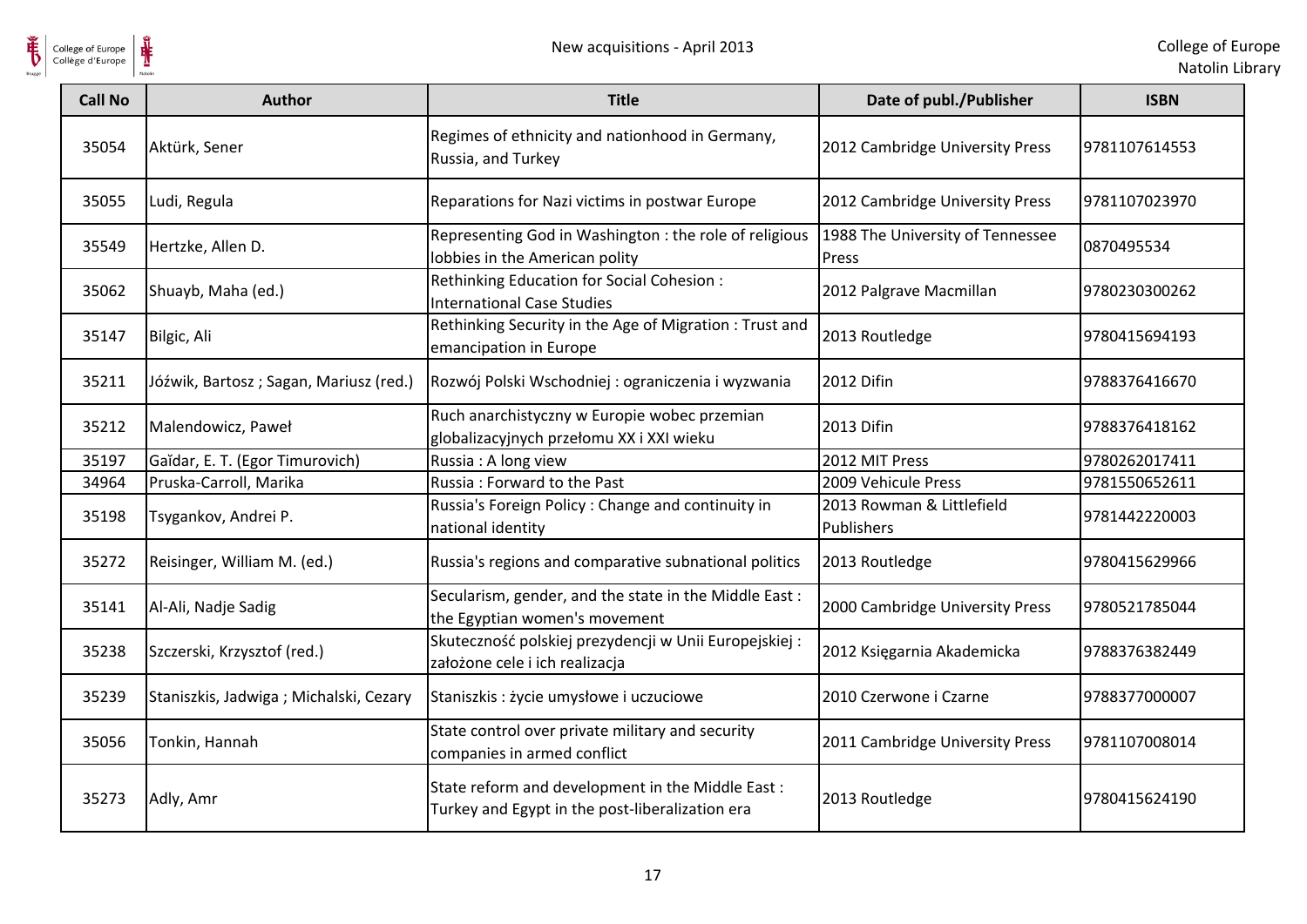

| <b>Call No</b> | <b>Author</b>                                         | <b>Title</b>                                                                                                                                                                                                     | Date of publ./Publisher                                      | <b>ISBN</b>   |
|----------------|-------------------------------------------------------|------------------------------------------------------------------------------------------------------------------------------------------------------------------------------------------------------------------|--------------------------------------------------------------|---------------|
| 35381          | Świeca, Jerzy                                         | Subregion Palestyny na Bliskim Wschodzie: w<br>poszukiwaniu strategii opartych na rzeczywistości                                                                                                                 | 2012 Górnośląska Wyższa Szkoła<br>Handlowa im. W. Korfantego | 9788360953655 |
| 35257          | Thomassian, Levon                                     | Summer of '42 : A study of German-Armenian relations<br>during the Second World War                                                                                                                              | 2012 Schiffer Publishing                                     | 9780764340451 |
| 35213          | Rewizorski, Marek; Przybylska-<br>Maszner, Beata      | System instytucjonalny Unii Europejskiej po traktacie z<br>Lizbony: aspekty polityczne i prawne                                                                                                                  | 2012 Difin                                                   | 9788376417523 |
| 35227          | Wojtaszczyk, Konstanty Adam;<br>Poboży, Monika (red.) | Systemy polityczne państw Unii Europejskiej. T. 1                                                                                                                                                                | 2013 Liber                                                   | 9788372061867 |
| 35228          | Wojtaszczyk, Konstanty Adam;<br>Poboży, Monika (red.) | Systemy polityczne państw Unii Europejskiej. T. 2                                                                                                                                                                | 2013 Liber                                                   | 9788372061867 |
| 35226          | Cywiński, Bohdan                                      | Szańce kultur : szkice z dziejów narodów Europy<br>Wschodniej                                                                                                                                                    | 2013 Wydawnictwo Trio: Centrum<br>Europejskie Natolin        | 9788374363198 |
| 35214          | Karsznicki, Krzysztof                                 | Sztuka dyplomacji i negocjacji w świecie<br>wielokulturowym                                                                                                                                                      | 2013 Difin                                                   | 9788376418292 |
| 35098          | Gröndahl, Mia (photo.)                                | Tahrir Square: The Heart of the Egyptian Revolution                                                                                                                                                              | 2011 The American University in<br><b>Cairo Press</b>        | 9789774165115 |
| 35092          | Olcott, Martha Brill                                  | Tajikistan's difficult development path                                                                                                                                                                          | 2012 Carnegie Endowment                                      | 9780870032738 |
| 35596          | Schmitt, Michael N. (ed.)                             | Tallinn manual on the international law applicable to<br>cyber warfare: prepared by the International Group of<br>Experts at the invitation of the NATO Cooperative<br><b>Cyber Defence Centre of Excellence</b> | 2013 Cambridge University Press                              | 9781107024434 |
| 35171          | Gearty, C. A.; Douzinas, Costas (eds.)                | The Cambridge Companion to Human Rights Law                                                                                                                                                                      | 2012 Cambridge University Press                              | 9781107602359 |
| 35274          | Maximova-Mentzoni, Tatiana                            | The changing Russian university: from state to market                                                                                                                                                            | 2013 Routledge                                               | 9780415540186 |
| 35128          | Patterson, Ben                                        | The Conservative Party and Europe                                                                                                                                                                                | 2011 John Harper Publishing                                  | 9780956450876 |
| 35084          | Abrahamian, Ervand                                    | The coup: 1953, the CIA, and the roots of modern U.S.<br>Iranian relations                                                                                                                                       | 2013 The New Press                                           | 9781595588265 |
| 35187          | Joas, Hans; Wiegandt, Klaus (ed.)                     | The Cultural Values of Europe                                                                                                                                                                                    | 2008 Liverpool University Press                              | 9781846311390 |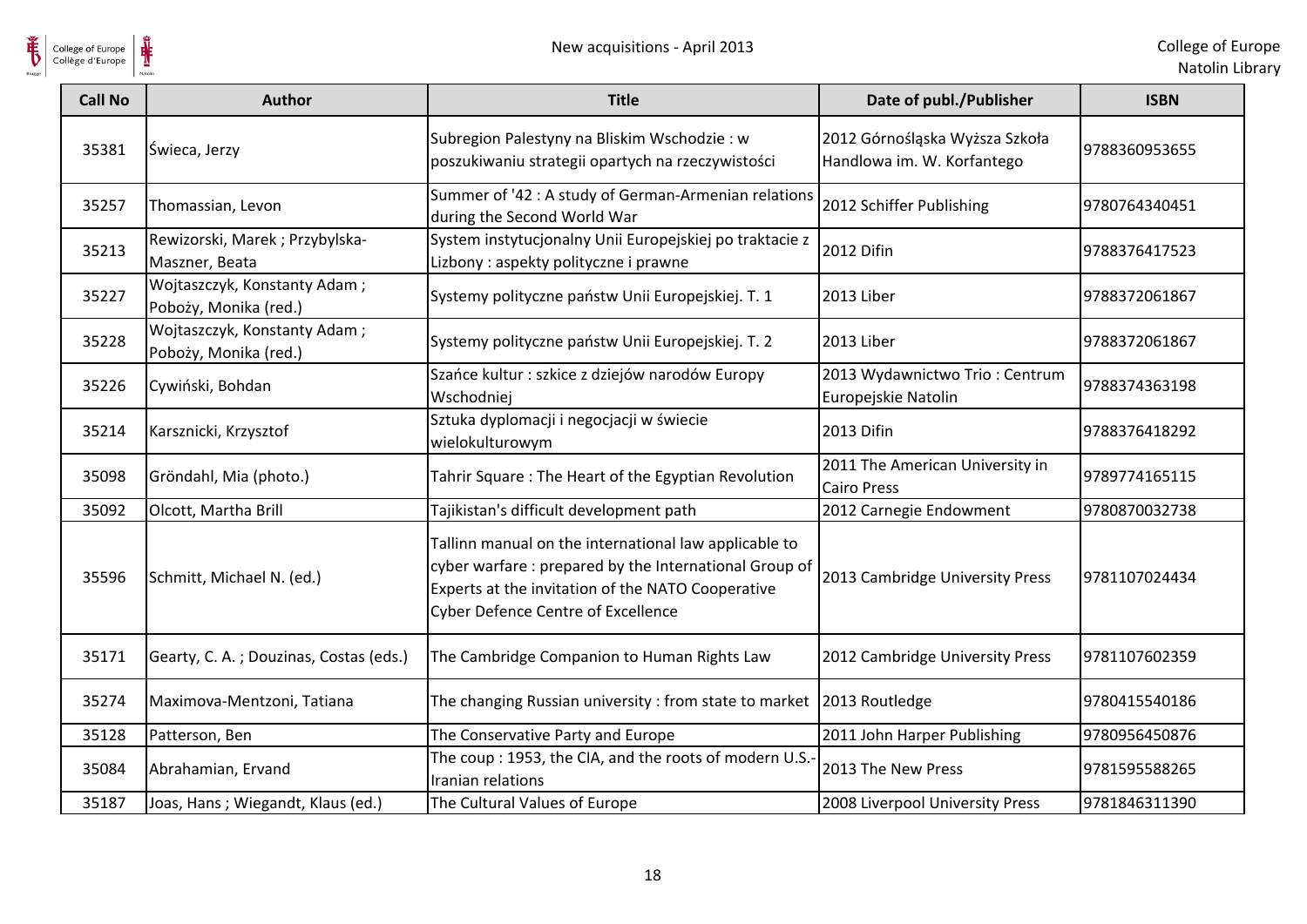

| <b>Call No</b> | <b>Author</b>                                            | <b>Title</b>                                                                                                                                 | Date of publ./Publisher         | <b>ISBN</b>   |
|----------------|----------------------------------------------------------|----------------------------------------------------------------------------------------------------------------------------------------------|---------------------------------|---------------|
| 34998          | Fedorová, Lenka                                          | The Effectiveness and Limits of EU Conditionality :<br>Changing Domestic Policies in Slovakia (1989-2004)                                    | 2011 Lit Verlag                 | 9783643110466 |
| 35046          | Andersen, Stine                                          | The Enforcement of EU Law: The Role of the European<br>Commission                                                                            | 2012 Oxford University Press    | 9780199645442 |
| 34984          | Laursen, Finn (ed.)                                      | The EU and the political economy of transatlantic<br>relations                                                                               | 2012 P.I.E. Peter Lang          | 9789052019000 |
| 35117          | Kaunert, Christian; Zwolski, Kamil                       | The EU as a Global Security Actor: A Comprehensive<br>Analysis Beyond CFSP and JHA                                                           | 2013 Palgrave Macmillan         | 9780230378674 |
| 35137          | Szapiro, Manuel                                          | The European Commission : A Practical Guide                                                                                                  | 2013 John Harper Publishing     | 9780957150133 |
| 35057          | Morgera, Elisa (ed.)                                     | The external environmental policy of the European<br>Union: EU and international law perspectives                                            | 2012 Cambridge University Press | 9781107023826 |
| 35058          | Miller, Martin A.                                        | The Foundations of Modern Terrorism : State, Society<br>and the Dynamics of Political Violence                                               | 2013 Cambridge University Press | 9781107621084 |
| 35178          | Patomäki, Heikki                                         | The Great Eurozone Disaster : From Crisis to Global<br><b>New Deal</b>                                                                       | 2013 Zed Books                  | 9781780324784 |
| 34955          | Carter, Graydon (ed.)                                    | The great hangover: 21 tales of the new recession                                                                                            | 2010 Harper Perennial           | 9780061964428 |
| 35204          | Gorynia, Marian; Jankowska, Barbara<br>(ed.)             | The influence of Poland's accession to the euro zone<br>on the international competitiveness and<br>internationalisation of Polish companies | 2013 Difin                      | 9788376418247 |
| 35276          | Feklyunina, Valentina; White, Stephen<br>(ed.)           | The International Economic Crisis and the Post-Soviet<br><b>States</b>                                                                       | 2013 Routledge                  | 9780415624107 |
| 35021          | Dingley, James                                           | The IRA: the Irish Republican Army                                                                                                           | 2012 Praeger                    | 9780313387036 |
| 35188          | Elliott, Marianne (ed.)                                  | The Long Road to Peace in Northern Ireland: Peace<br>Lectures from the Institute of Irish Studies at Liverpool<br>University                 | 2007 Liverpool University Press | 9781846310652 |
| 34992          | Bulmer, Simon ; Lequesne, Christian<br>$\textsf{(eds.)}$ | The Member States of the European Union                                                                                                      | 2013 Oxford University Press    | 9780199544837 |
| 35164          | Stewart, Dona J.                                         | The Middle East today : Political, geographical and<br>cultural perspectives                                                                 | 2013 Routledge                  | 9780415782449 |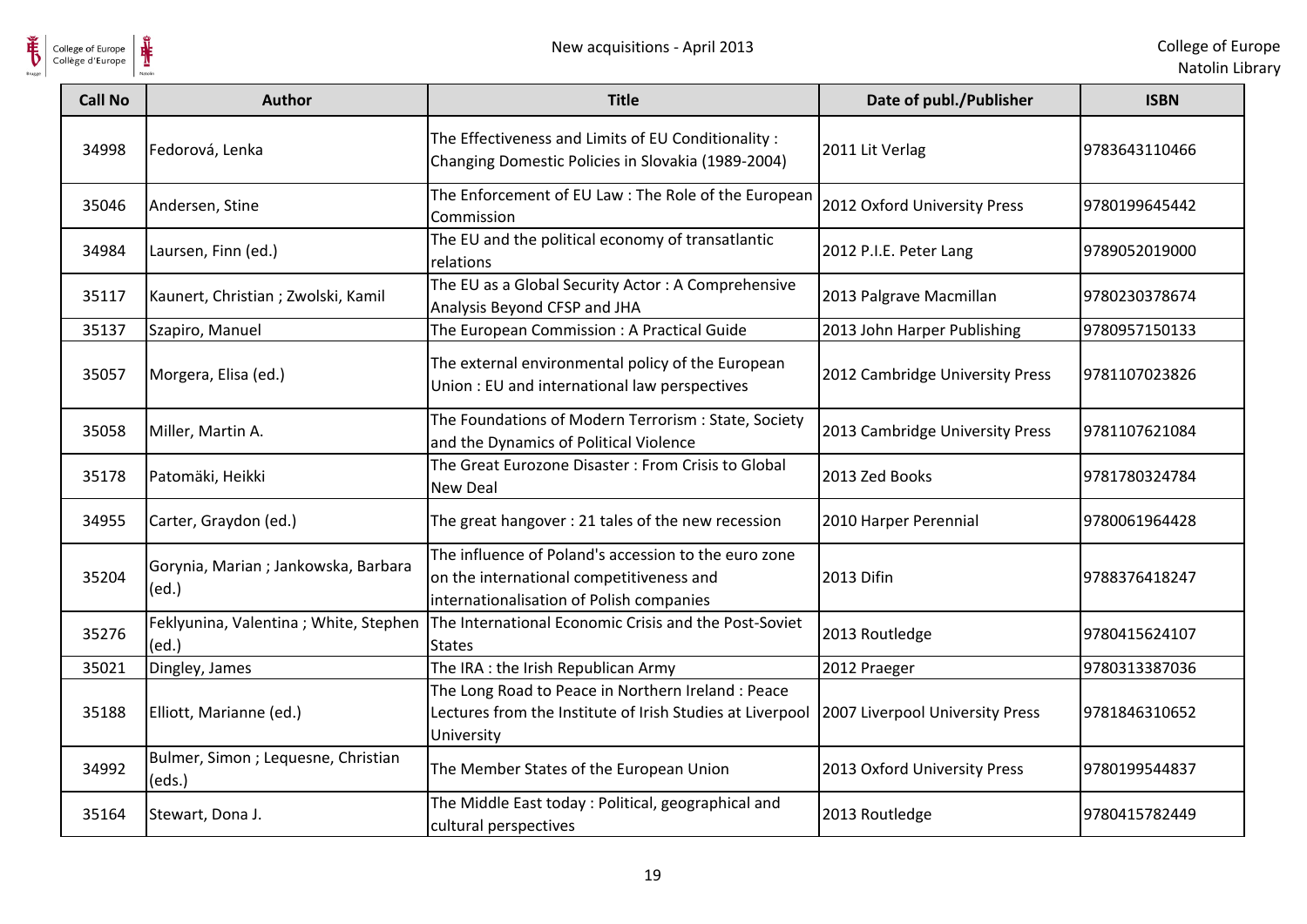

| <b>Call No</b> | <b>Author</b>                                                    | <b>Title</b>                                                                                  | Date of publ./Publisher                                  | <b>ISBN</b>   |
|----------------|------------------------------------------------------------------|-----------------------------------------------------------------------------------------------|----------------------------------------------------------|---------------|
| 35300          | Varnava, Andrekos; Coureas, Nicholas<br>Elia, Marina (eds.)      | The minorities of Cyprus : Development patterns and<br>the identity of the internal-exclusion | 2009 Cambridge Scholars Publishing 9781443800525         |               |
| 35033          | Pargeter, Alison                                                 | The Muslim Brotherhood: from opposition to power                                              | 2013 Saqi Books                                          | 9780863568596 |
| 35126          | Chevalier, Jean-Marie; Geoffron,<br>Patrice (ed.)                | The New Energy Crisis: Climate, Economics and<br>Geopolitics                                  | 2013 Palgrave Macmillan                                  | 9780230301825 |
| 35089          | Nussbaum, Martha Craven                                          | The new religious intolerance : overcoming the politics<br>of fear in an anxious age          | 2012 Belknap Press of Harvard<br><b>University Press</b> | 9780674065901 |
| 35038          | Kiesbye, Stefan (ed.)                                            | The occupy movement                                                                           | 2013 Greenhaven Press                                    | 9780737764871 |
| 35118          | Christiansen, Thomas; Kirchner, Emil;<br>Murray, Philomena (ed.) | The Palgrave handbook of EU-Asia relations                                                    | 2013 Palgrave Macmillan                                  | 9780230378698 |
| 35142          | Ulrichsen, Kristian Coates (ed.)                                 | The political economy of Arab Gulf states                                                     | 2012 Edward Elgar                                        | 9780857939876 |
| 35025          | Closa, Carlos                                                    | The politics of ratification of EU treaties                                                   | 2013 Routledge                                           | 9780415454896 |
| 35119          | Bell, David S.; Gaffney, John (ed.)                              | The Presidents of the French Fifth Republic                                                   | 2013 Palgrave Macmillan                                  | 9780230285224 |
| 35091          | Böwering, Gerhard et al. (ed.)                                   | The Princeton encyclopedia of Islamic political thought 2013 Princeton University Press       |                                                          | 9780691134840 |
| 35104          | Ramadan, Tariq                                                   | The Quest for Meaning: Developing a Philosophy of<br>Pluralism                                | 2012 Penguin Books                                       | 9780141038025 |
| 35067          | Maffei, Stefano                                                  | The right to confrontation in Europe : absent,<br>anonymous and vulnerable witnesses          | 2012 Europa Law Publishing                               | 9789089520708 |
| 34987          | Stolberg, Eva-Maria (ed.)                                        | The Soviet Union and the United States: Rivals of the<br><b>Twentieth Century</b>             | 2013 Peter Lang                                          | 9783631625101 |
| 35470          | Mehta, Vikas                                                     | The street: A quintessential social public space                                              | 2013 Routledge                                           | 9780415527101 |
| 35041          | Shore, Marci                                                     | The taste of ashes: the afterlife of totalitarianism in<br>Eastern Europe                     | 2013 William Heinemann                                   | 9780434022304 |
| 34988          | Emin-Tunc, Tanfer ; Gursel, Bahar (ed.)                          | The transnational turn in American studies : Turkey<br>and the United States                  | 2012 Peter Lang,                                         | 9783034305525 |
| 35200          | Storella, C. J. (Carmine John) ; Sokolov,<br>A.K.                | The voice of the people : Letters from the Soviet<br>village, 1918-1932                       | 2013 Yale University Press                               | 9780300112337 |
| 35199          | Mirak-Weissbach, Muriel                                          | Through the Wall of Fire : Armenia - Iraq - Palestine<br>From Wrath to Reconciliation         | 2013 Ithaca Press                                        | 9780863723995 |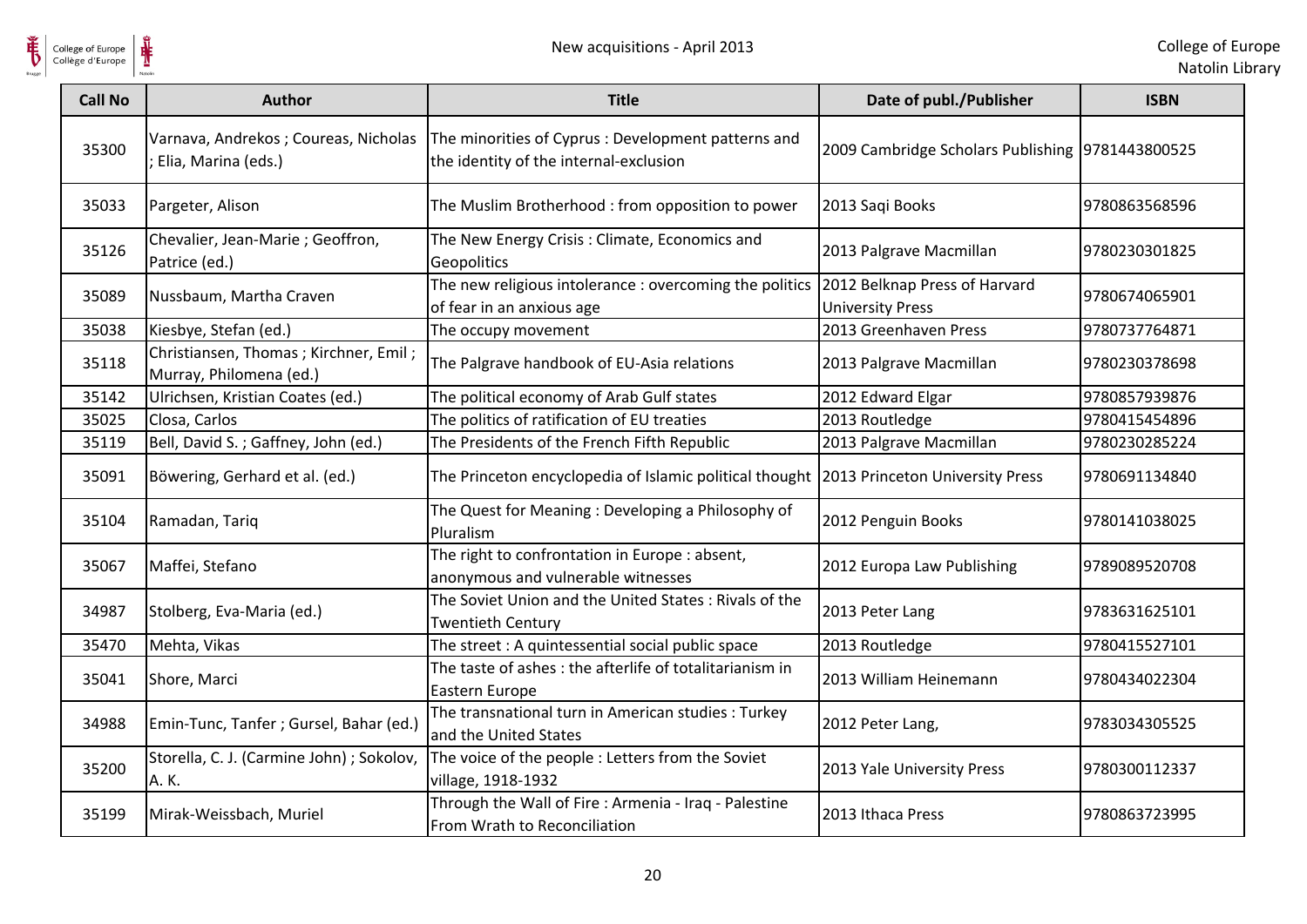

| College of Europe<br>Collège d'Europe |                                             | New acquisitions - April 2013                                                                         |                                                  | College of Eur<br>Natolin Lib |
|---------------------------------------|---------------------------------------------|-------------------------------------------------------------------------------------------------------|--------------------------------------------------|-------------------------------|
| <b>Call No</b>                        | <b>Author</b>                               | <b>Title</b>                                                                                          | Date of publ./Publisher                          | <b>ISBN</b>                   |
| 35029                                 | Fischer, Victor; Wohlforth, Charles P.      | To Russia with love : an Alaskan's journey                                                            | 2012 University of Alaska Press                  | 9781602231399                 |
| 35218                                 | Widy-Behiesse, Marta                        | Tożsamość europejskich muzułmanów w myśli Tariga<br>Ramadana                                          | 2012 Wydawnictwo Akademickie<br><b>DIALOG</b>    | 9788361203995                 |
| 35068                                 | Caranta, Roberto; Gerbrandy, Anna<br>(eds.) | Traditions and change in European administrative law                                                  | 2011 Europa Law Publishing                       | 9789089520715                 |
| 35166                                 | Eeckelaert, Rouba Al-Fattal                 | Transatlantic trends in democracy promotion :<br>Electorial assistance in the Palestinian territories | 2013 Ashgate                                     | 9781409449294                 |
| 35165                                 | Heathershaw, John; Herzig, Edmund<br>(eds.) | Transformation of Tajikistan: The Sources of<br>Statehood                                             | 2013 Routledge                                   | 9780415500159                 |
| 35120                                 | Robbins, Keith                              | Transforming the World: Global Political History since<br>World War II                                | 2013 Palgrave Macmillan                          | 9780333772003                 |
| 35059                                 | Checkel, Jeffrey T. (ed.)                   | Transnational dynamics of civil war                                                                   | 2013 Cambridge University Press                  | 9781107025530                 |
| 35032                                 | Abadi, Jacob                                | Tunisia Since the Arab Conquest: The Saga of a<br><b>Westernized Muslim State</b>                     | 2013 Ithaca Press                                | 9780863724350                 |
| 35282                                 | Ben Hammouda, Hakim                         | Tunisie : Economie politique d'une révolution                                                         | 2012 De Boeck                                    | 9782804166335                 |
| 35217                                 | Zürcher, Erik-Jan                           | Turcja : od sułtanatu do współczesności                                                               | 2013 Wydawnictwo Uniwersytetu<br>Jagiellońskiego | 9788323334347                 |
| 35182                                 | Aksu, Kenan (ed.)                           | Turkey-EU relations : power, politics and the future                                                  | 2012 Cambridge Scholars Publishing 9781443841559 |                               |
| 35102                                 | Akçay, Belgin; Yilmaz, Bahri (ed.)          | Turkey's accession to the European Union: political<br>and economic challenges                        | 2013 Lexington Books                             | 9780739179819                 |
| 35183                                 | Peyrouse, Sébastien                         | Turkmenistan: strategies of power, dilemmas of<br>development                                         | 2012 M.E. Sharpe                                 | 9780765632029                 |
| 35346                                 | Castellan, Georges                          | Un pays inconnu, la Macédoine : hier et aujourd'hui                                                   | 2003 Éditions Armeline                           | 2910878244                    |
| 35215                                 | Zaleska, Małgorzata (red.)                  | Unia bankowa                                                                                          | 2013 Difin                                       | 9788376418353                 |
| 35020                                 | Hetherington, Peter                         | Unvanquished: Joseph Pilsudski, resurrected Poland,<br>and the struggle for Eastern Europe            | 2012 Pingora Press                               | 9780983656319                 |
| 35042                                 | Longinović, Toma                            | Vampire nation : violence as cultural imaginary                                                       | 2011 Duke University Press                       | 9780822350224                 |